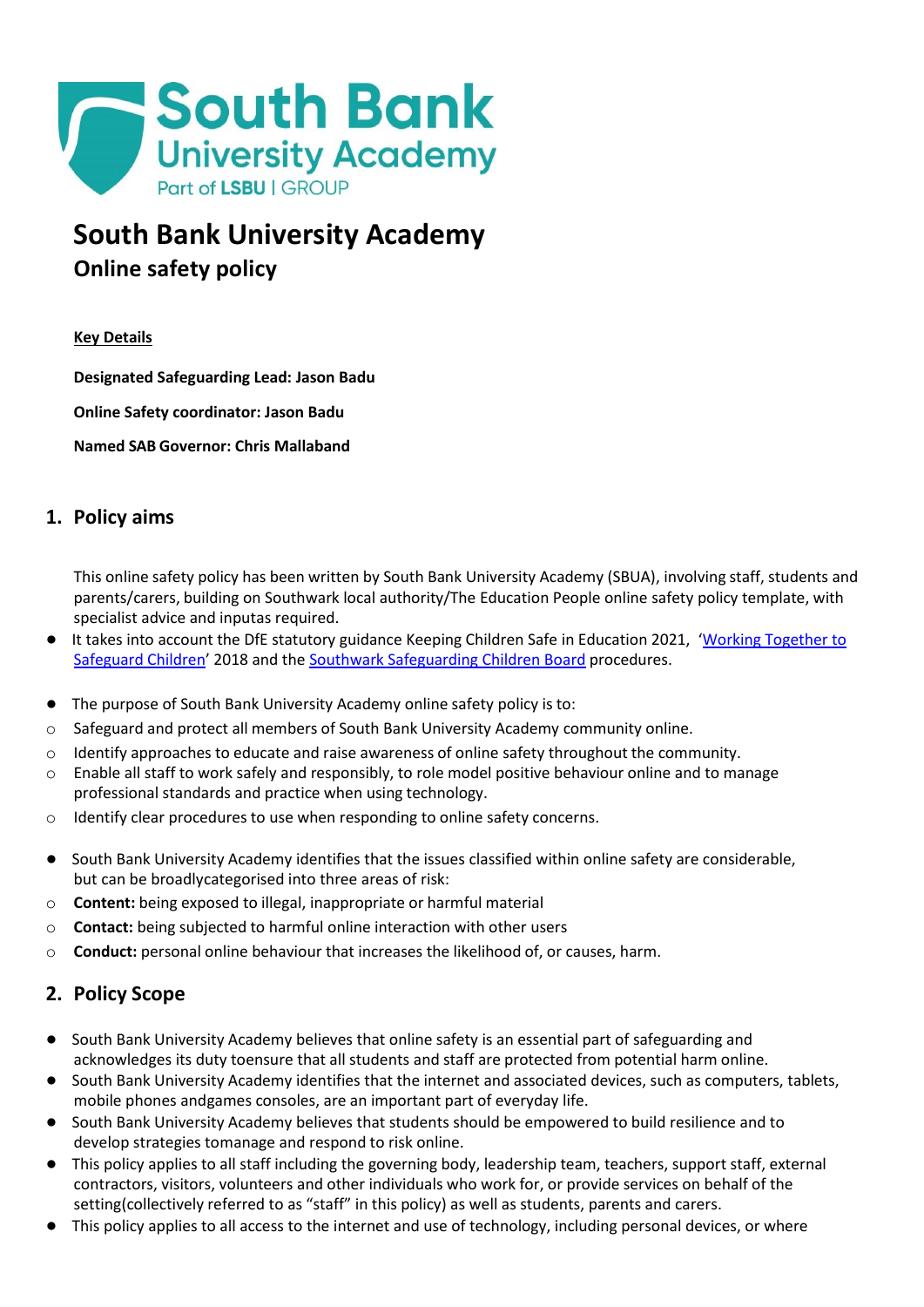students, staff or other individuals have been provided with setting issued devices for use off-site, such as a worklaptops, tablets or mobile phones.

# **2.2 Links with other policies and practices**

- o This policy links with several other policies, practices and action plans including:
- o Anti-bullying policy
- o Acceptable Use Policies (AUP) and/or the Code of conduct/staff behaviour policy
- o Safeguarding policy
- o Whistleblowing policy

# **3. Monitoring and Review**

- a. Technology in this area evolves and changes rapidly. South Bank University Academy will review this policy at least annually. The policy will also be revised following any national or local policy requirements, any child protection concerns or any changes to the technical infrastructure
- b. We will regularly monitor internet use and evaluate online safety mechanisms to ensure that this policy is consistently applied.
- c. To ensure they have oversight of online safety, the Principal will be informed of online safety concerns, as appropriate.
- d. The named governor for safeguarding will report on a regular basis to the governing body on online safety practice and incidents, including outcomes.
- e. The executive principal will work with the Principal and senior leaders to monitor and review online safety
- f. Any issues identified via monitoring will be incorporated into our action planning.

# **4. Roles and Responsibilities**

- a. The Designated Safeguarding Lead (DSL) Jason Badu has lead responsibility for online safety.
- b. South Bank University Academy recognises that all members of the community have important roles and responsibilities toplay with regards to online safety.

# **4.1The leadership and management team will:**

- Ensure that online safety is viewed as a safeguarding issue and that practice is in line with national and local recommendations and requirements.
- Ensure there are appropriate and up-to-date policies regarding online safety; including a staff code of conduct/behaviour policy *and/or* acceptable use policy, which covers acceptable use of technology.
- Ensure that suitable and appropriate filtering and monitoring systems are in place and work with technical staff to monitor the safety and security of our systems and networks.
- Ensure that online safety is embedded within a progressive curriculum, which enables all students to developan age-appropriate understanding of online safety.
- Support the DSL and any deputies by ensuring they have sufficient time and resources to fulfil their online safety responsibilities.
- Ensure there are robust reporting channels for the community to access regarding online safety concerns, including internal, local and national support.
- Ensure that appropriate risk assessments are undertaken regarding the safe use of technology.
- Audit and evaluate online safety practice to identify strengths and areas for improvement.

# **4.2 The Designated Safeguarding Lead (DSL) will:**

- Act as a named point of contact on all online safeguarding issues and liaise with other members of staff or other agencies, as appropriate.
- Work alongside deputy DSLs to ensure online safety is recognised as part of the settings safeguarding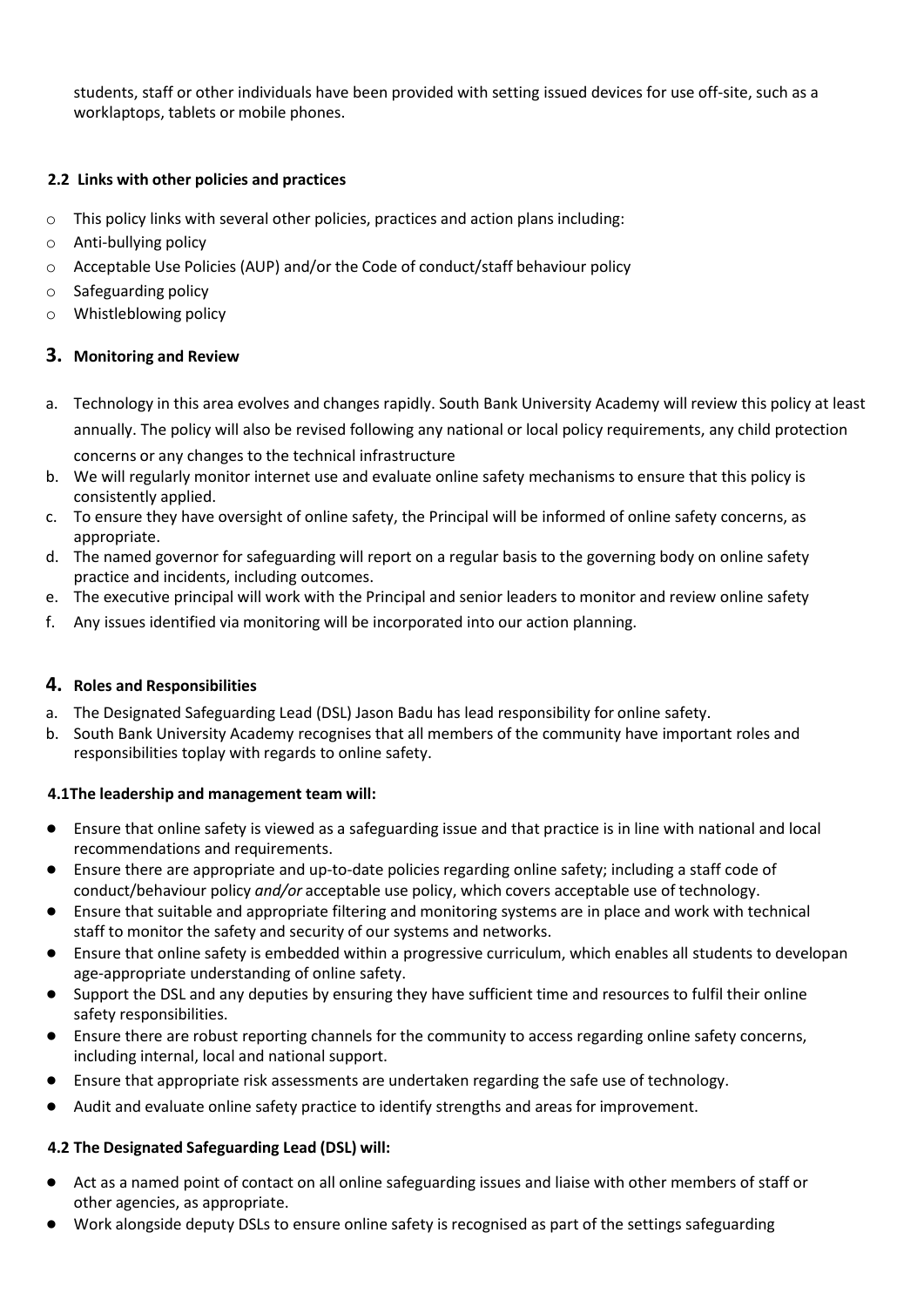responsibilities and that a coordinated approach is implemented.

- Ensure all members of staff receive regular, up-to-date and appropriate online safety training.
- Access regular and appropriate training and support to ensure they understand the unique risks associated with online safety and have the relevant knowledge and up to date required to keep students safe online.
- Access regular and appropriate training and support to ensure they recognise the additional risks that students with SEN and disabilities (SEND) face online.
- Keep up-to-date with current research, legislation and trends regarding online safety and communicate this with the community, as appropriate.
- Work with staff to coordinate participation in local and national events to promote positive online behaviour, such as Safer Internet Day.
- Ensure that online safety is promoted to parents, carers and the wider community, through a variety of channels and approaches.
- Maintain records of online safety concerns, as well as actions taken, as part of the settings safeguarding recording mechanisms.
- Monitor online safety incidents to identify gaps and trends, and use this data to update the education response, policies and procedures.
- Report online safety concerns, as appropriate, to the SLT, trust and Governing Body.
- Work with the leadership team to review and update online safety policies on a regular basis (at least annually) with stakeholder input.
- Meet regularly with the governor with a lead responsibility for safeguarding *and/or* online safety.

# **4.3 It is the responsibility of all members of staff to:**

- Contribute to the development of online safety policies.
- Read and adhere to the online safety policy and acceptable use policies.
- Take responsibility for the security of setting systems and the data they use or have access to.
- Model good practice when using technology and maintain a professional level of conduct in their personal useof technology, both on and off site.
- Embed online safety education in curriculum delivery, wherever possible.
- Have an awareness of a range of online safety issues and how they may be experienced by the children in their care.
- Identify online safety concerns and take appropriate action by following the settings safeguarding policies and procedures.
- Know when and how to escalate online safety issues, including signposting to appropriate support, internallyand externally.
- Take personal responsibility for professional development in this area.

#### **4.4 It is the responsibility ofstaff managing the technical environment to:**

- Provide technical support and perspective to the DSL and leadership team, especially in the development and implementation of appropriate online safety policies and procedures.
- Implement appropriate security measures including monitoring programmes as directed by the leadership team to ensure that the settings IT infrastructure/system is secure and not open to misuse or malicious attack, whilst allowing learning opportunities to be maximised.
- Ensure that our filtering policy is applied and updated on a regular basis; responsibility for its implementationis shared with the leadership team.
- Ensure that our monitoring systems are applied and updated on a regular basis; responsibility for its implementation is shared with the leadership team
- Ensure appropriate access and technical support is given to the DSL and/or the Online Safety coordinator to our filtering and monitoring systems, to enable them to take appropriate safeguarding action if/when required.

# 4.5 It is the responsibility of students (at a level that is appropriate to their individual age and ability) to:

- Engage in age appropriate online safety education opportunities.
- Contribute to the development of online safety policies.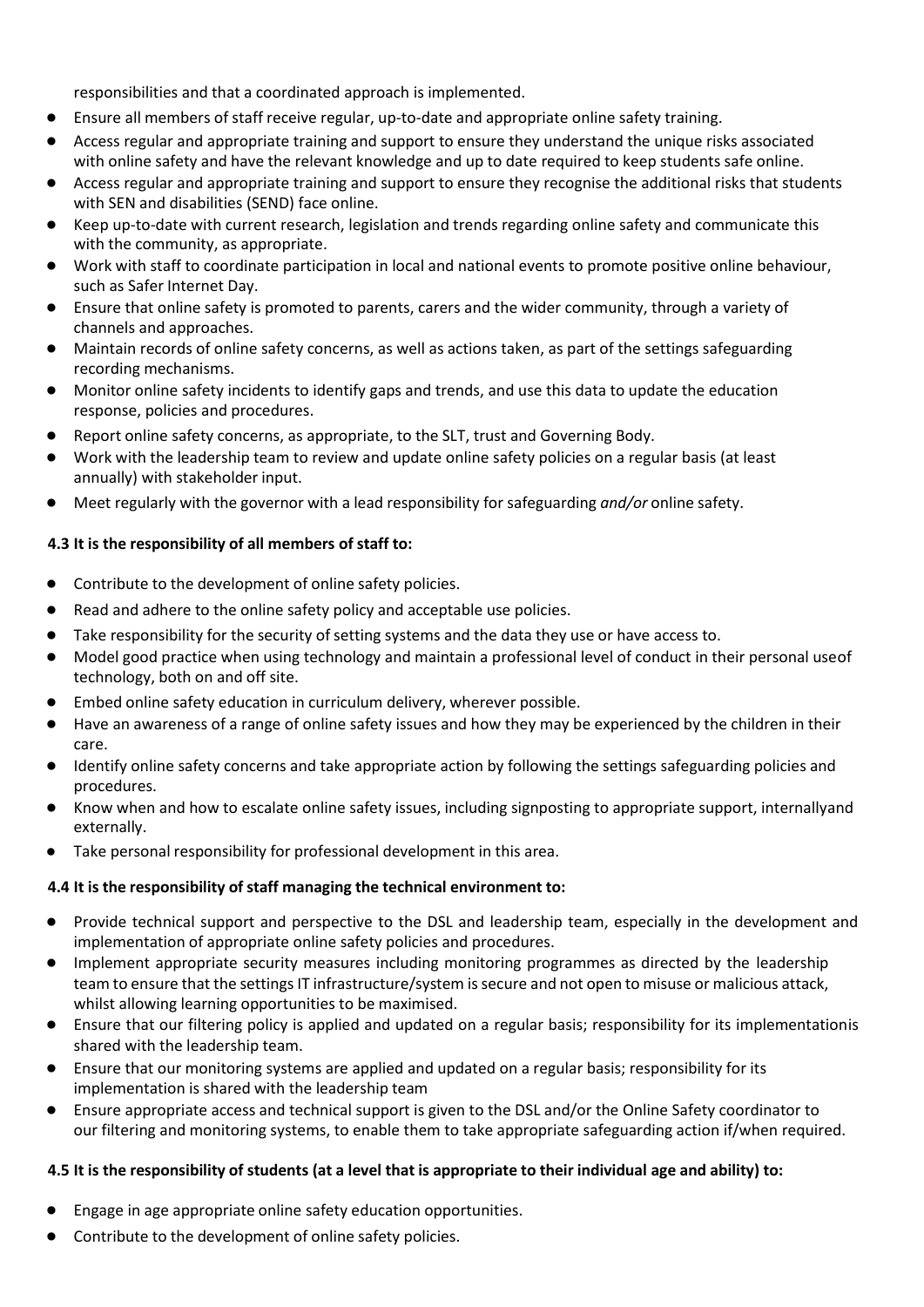- Read and adhere to the acceptable use policies.
- Respect the feelings and rights of others both on and offline.
- Take responsibility for keeping themselves and others safe online.
- Seek help from a trusted adult, if there is a concern online, and support others that may be experiencing online safety issues.

#### **4.6 It is the responsibility of parents and carers to:**

- Read the acceptable use policies and encourage their children to adhere to them.
- Support our online safety approaches by discussing online safety issues with their children and reinforcing appropriate and safe online behaviours at home.
- Role model safe and appropriate use of technology and social media.
- Abide by the home-school agreement *and/or* acceptable use policies.
- Identify changes in behaviour that could indicate that their child is at risk of harm online.
- Seek help and support from the setting, or other appropriate agencies, if they or their child encounter risk or concerns online.
- Contribute to the development of the online safety policies.
- Use our systems, such as learning platforms, and other network resources, safely and appropriately.
- Take responsibility for their own awareness in relation to the risks and opportunities posed by new and emerging technologies.

# **5. Education and Engagement Approaches**

# **5.1 Education and engagement with students**

- **●** The academy will establish and embed a progressive online safety curriculum to raise awareness and promote safeand responsible internet use amongst students by:
- $\circ$  Ensuring education regarding safe and responsible use precedes internet access.
- o Including online safety in Personal, Social, Health and Economic (PSHE), Relationships and Sex Education(RSE) and computing programmes of study.
- $\circ$  Reinforcing online safety messages whenever technology or the internet is in use.
- o Educating students in the effective use of the internet to research; including the skills of knowledge location, retrieval and evaluation.
- $\circ$  Teaching students to be critically aware of the materials they read and shown how to validate informationbefore accepting its accuracy.
- **●** The academy will support students to read and understand the acceptable use policies in a way which suits their ageand ability by:
- o Displaying acceptable use posters in all rooms.
- $\circ$  Informing students that network and internet use will be monitored for safety and security purposes and in accordance with legislation.
- o Rewarding positive use of technology.
- o Implementing appropriate peer education approaches.
- o Providing online safety education and training as part of the transition programme across the key stagesand when moving between establishments.
- o Seeking learner voice when writing and developing online safety policies and practices, including curriculum development and implementation.
- $\circ$  Using support, such as external visitors, where appropriate, to complement and support our internalonline safety education approaches.

# **5.2 Vulnerable Students**

**●** South Bank University Academy recognises that some students are more vulnerable online due to a range of factors. This mayinclude, but is not limited to children in care, children with Special Educational Needs and Disabilities (SEND) or mental health needs, children with English as an additional language (EAL) and children experiencing trauma or loss.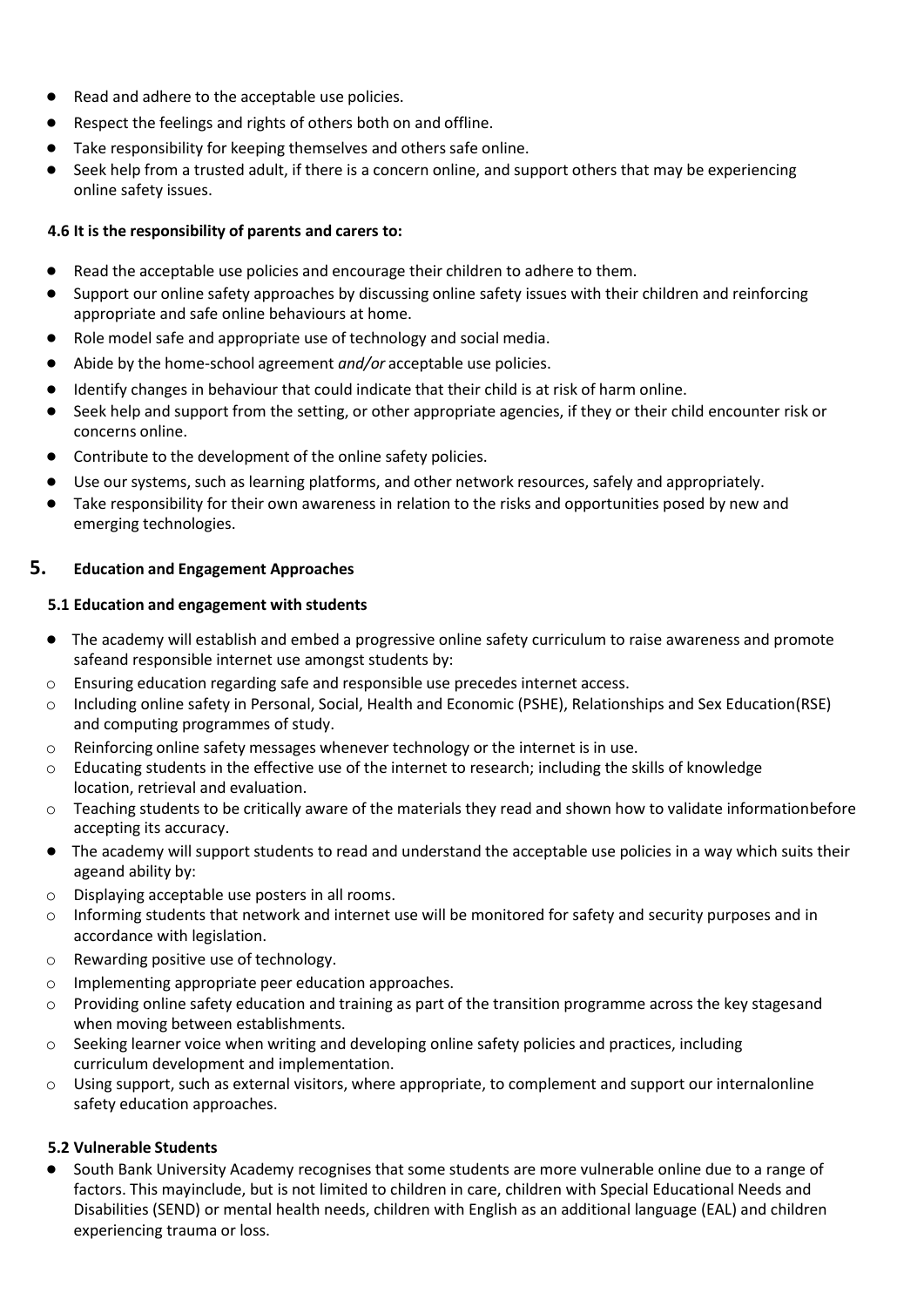- **●** South Bank University Academy will ensure that differentiated and ability appropriate online safety education, access andsupport is provided to vulnerable students.
- **●** When implementing an appropriate online safety policy and curriculum South Bank University Academy will seek input from specialist staff as appropriate, including the SENCO, Child Looked After coordinator.

#### **5.3 Training and engagement with staff**

South Bank University Academy will:

- **●** Provide and discuss the online safety policy and procedures with all members of staff as part of induction.
- **●** Provide up-to-date and appropriate online safety training for all staff on a regular basis, with at least annual updates.
- $\circ$  This will cover the potential risks posed to students (Content, Contact and Conduct) as well as our professional practice expectations.
- **●** Recognise the expertise staff build by undertaking safeguarding training and managing safeguarding concernsand provide opportunities for staff to contribute to and shape online safety policies and procedures.
- **●** Make staff aware that our IT systems are monitored, and that activity can be traced to individual users; staff will be reminded to behave professionally and in accordance with our policies when accessing our systems and devices.
- **●** Make staff aware that their online conduct outside of the setting, including personal use of social media, could have an impact on their professional role and reputation.
- **●** Highlight useful educational resources and tools which staff should use, according to the age and ability of the students.
- **●** Ensure all members of staff are aware of the procedures to follow regarding online safety concerns affecting students, colleagues or other members of the community.

# **5.4 Awareness and engagement with parents and carers**

- **●** South Bank University Academy recognises that parents and carers have an essential role to play in enabling children andyoung people to become safe and responsible users of the internet and associated technologies.
- We will build a partnership approach to online safety with parents and carers by:
- $\circ$  Providing information and guidance on online safety in a variety of formats.
- This will include offering specific online safety awareness training and highlighting onlinesafety at other events such as parent evenings, transition events, fetes and sports days.
- o Drawing their attention to the online safety policy and expectations in newsletters, letters, ourprospectus and on our website.
- o Requesting that they read online safety information as part of joining our community, for example,within our home school agreement.
- $\circ$  Requiring them to read our acceptable use policies and discuss the implications with their children.

# **6. Reducing Online Risks**

- a. South Bank University Academy recognises that the internet is a constantly changing environment with new apps, devices,websites and material emerging at a rapid pace.
- b. We will:
- i. Regularly review the methods used to identify, assess and minimise online risks.
- ii. Examine emerging technologies for educational benefit and undertake appropriate risk assessmentsbefore use in the setting is permitted.
- iii. Ensure that appropriate filtering and monitoring is in place and take all reasonable precautions toensure that users can only access appropriate material.
- iv. Due to the global and connected nature of the internet, it is not possible to guarantee that unsuitablematerial cannot be accessed via our computers or devices.
- c. All members of the community are made aware of our expectations regarding safe and appropriate behaviour online and the importance of not posting any content, comments, images or videos which could cause harm, distress or offence to members of the community. This is clearly outlined in our acceptable use policies and highlighted through a variety of education and training approaches.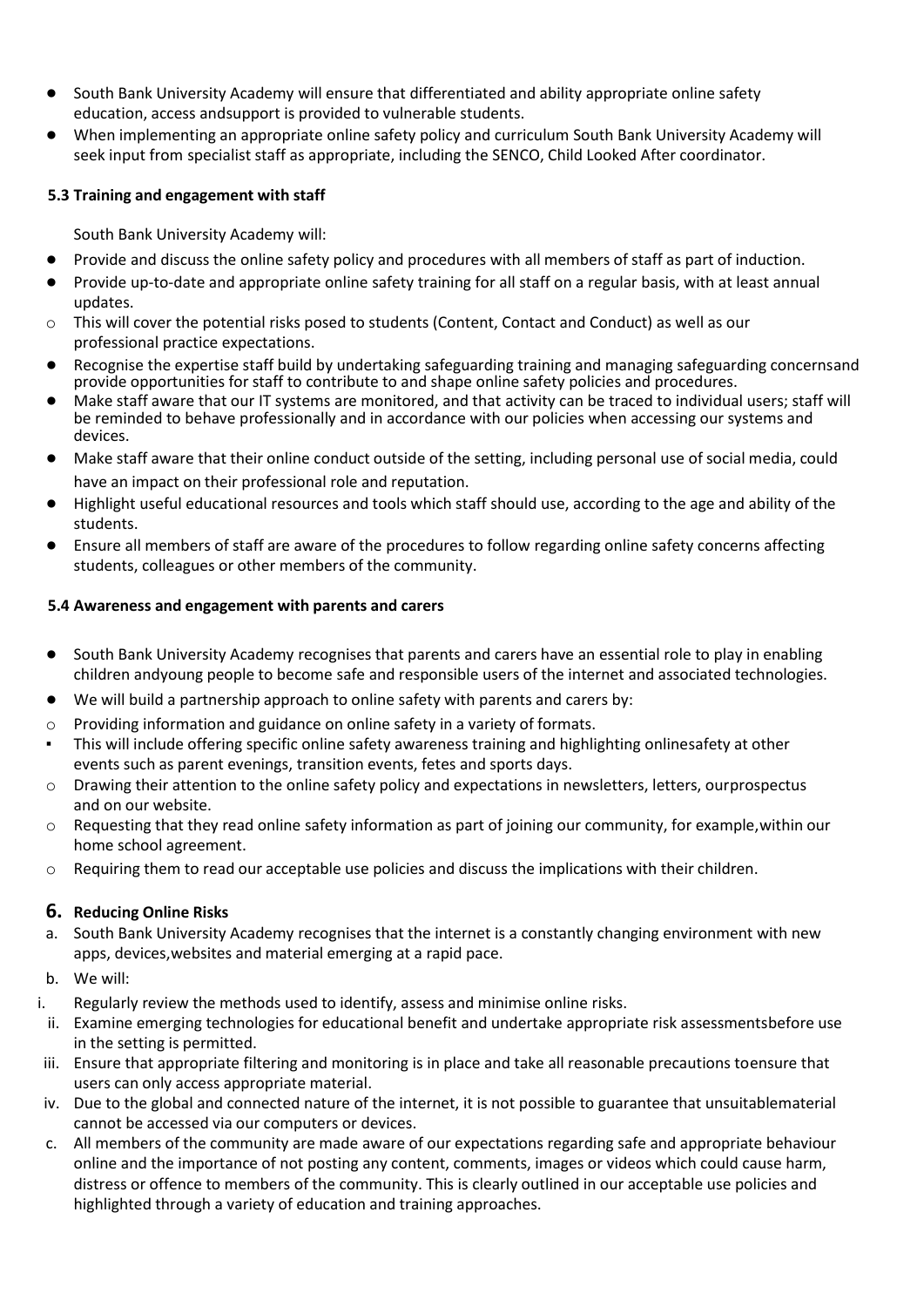# **7. Safer Use of Technology**

# **7.1 Classroom Use**

- **●** South Bank University Academy uses a wide range of technology. This includes access to:
- o Computers, laptops and other digital devices
- o Internet which may include search engines and educational websites
- o Learning platform/intranet/Google Classrooms
- o Email
- o Games consoles and other games-based technologies
- o Digital cameras, web cams and video cameras
- **●** All setting owned devices will be used in accordance with our acceptable use policies and with appropriate safety and security measures in place.
- **●** Members of staff will always evaluate websites, tools and apps fully before use in the classroom or recommending for use at home.
- **●** The setting will use age appropriate search tools following an informed risk assessment, to identify which tool best suits the needs of our community.
- **●** We will ensure that the use of internet-derived materials, by staff and students complies with copyright lawand acknowledge the source of information.
- **●** Supervision of students will be appropriate to their age and ability.
- o **Key Stage 3, 4, 5**
- Students will be appropriately supervised when using technology, according to their abilityand understanding.
- o **Students in residential provision**
- We will balance children's ability to take part in age appropriate peer activities online, with the need to detect and prevent abuse, bullying or unsafe practice by children in accordance with the national minimum standards (NMS).

# **7.2 Managing Internet Access**

- We will maintain a written record of users who are granted access to our devices and systems.
- **●** All staff, students and visitors will read and sign an acceptable use policy before being given access to our computer system, IT resources or internet.

# **7.3Filtering and Monitoring**

*<https://www.saferinternet.org.uk/advice-centre/teachers-and-school-staff/appropriate-filtering-and-monitoring>*

# **7.3.1 Decision Making**

- **●** South Bank University Academy governors and leaders have ensured that our setting has age and ability appropriate filtering and monitoring in place, to limit learner's exposure to online risks.
- **●** The governors and leaders are aware of the need to prevent "over blocking", as that may unreasonably restrict what can be taught, with regards to online activities and safeguarding.
- **●** Our decision regarding filtering and monitoring has been informed by a risk assessment, considering our specific needs and circumstances.
- **●** Changes to the filtering and monitoring approach will be risk assessed by staff with educational and technical experience and, where appropriate, with consent from the leadership team; all changes to the filtering policyare logged and recorded.
- **●** The leadership team will ensure that regular checks are made to ensure that the filtering and monitoring methods are effective and appropriate.
- **●** All members of staff are aware that they cannot rely on filtering and monitoring alone to safeguard students; effective classroom management and regular education about safe and responsible use is essential.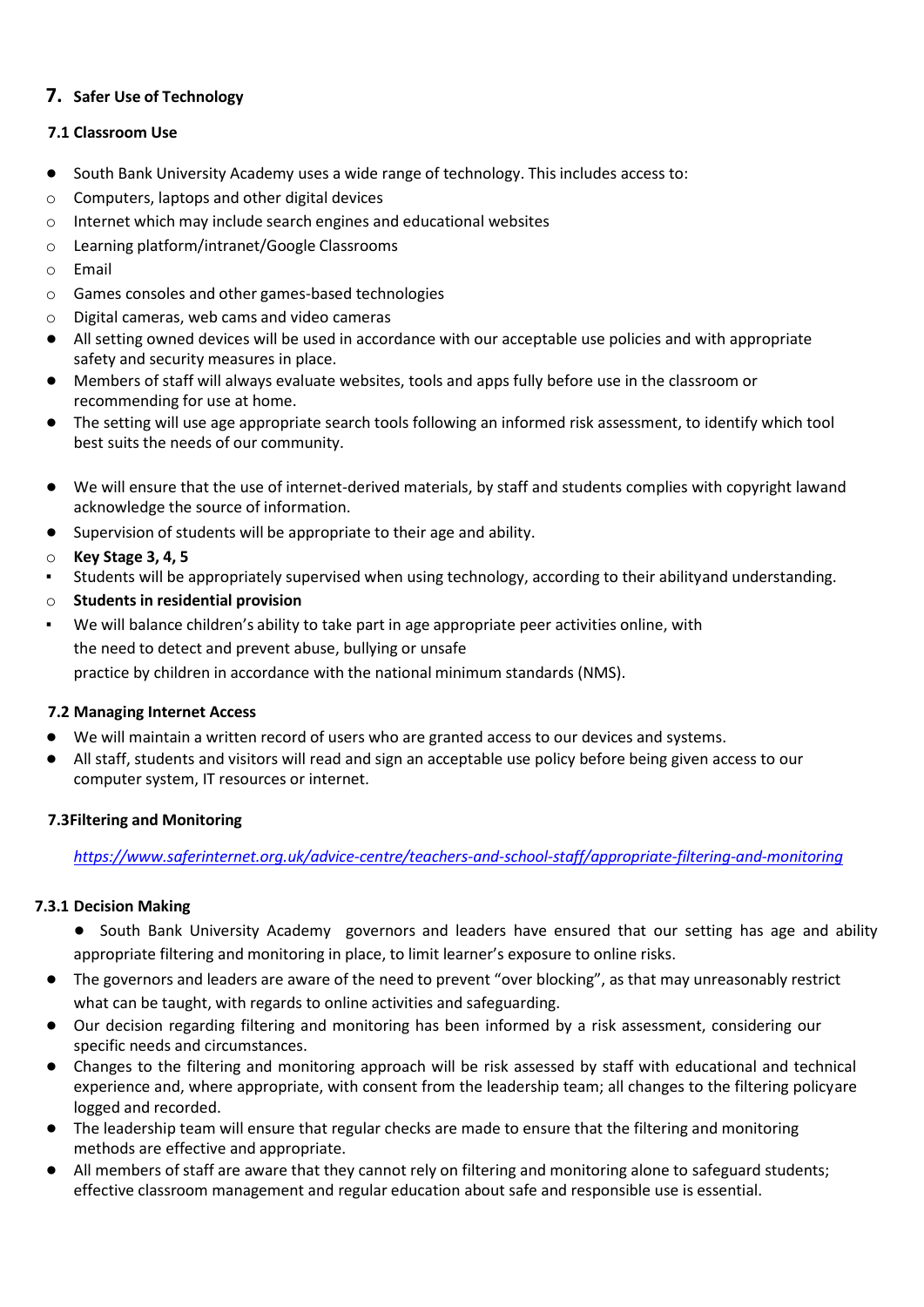# **7.3.2 Filtering**

- **●** Education broadband connectivity is provided.
- **●** We use a filtering system which blocks sites which can be categorised as: pornography, racial hatred, extremism,gaming and sites of an illegal nature.
- **●** The filtering system blocks all sites on the Internet Watch [Foundation](https://www.iwf.org.uk/) (IWF) list.
- **●** We work with our network management company, Pallant Managed Services, to ensure that our filtering policy is continually reviewed.
- **●** If students discover unsuitable sites, they will be required to:
- o Inform a member of staff will report the concern (including the URL of the site if possible) to the OnlineSafety Coordinator and/or technical staff.
- o The breach will be recorded and escalated as appropriate.
- o Parents/carers will be informed of filtering breaches involving their child.
- **●** Any material believed to be illegal will be reported immediately to the appropriate agencies, such as the IWF, Met Police or CEOP.

# **7.3.4 Monitoring**

- **●** We will appropriately monitor internet use on all setting owned or provided internet enabled devices. This is achieved by:
- o physical monitoring (supervision)
- o monitoring internet and web access (reviewing logfile information)
- o active/pro-active technology monitoring services.
- **●** If a concern is identified via monitoring approaches we will:
- A member of the Safeguarding team safeguarding@southbankua.org.uk will be alerted. This could be via the Securus flagging system or any member of staff as part of South Bank University Academy's Safeguarding policy.
- **●** All users will be informed that use of our systems can be monitored and that all monitoring will be in line withdata protection, human rights and privacy legislation.

# **7.4Managing Personal Data Online**

- **●** Personal data will be recorded, processed, transferred and made available online in accordance with GeneralData Protection Regulations and Data Protection legislation.
- Full information can be found in our information security policy.

# **7.5Security and Management of Information Systems**

- **●** We take appropriate steps to ensure the security of our information systems, including:
- o Virus protection being updated regularly.
- o Encryption for personal data sent over the Internet or taken off site (such as via portable mediastorage) or access via appropriate secure remote access systems.
- o Not using portable media without specific permission; portable media will be checked by an anti-virus /malware scan before use.
- o Not downloading unapproved software to work devices or opening unfamiliar email attachments.
- o Regularly checking files held on our network,
- $\circ$  The appropriate use of user logins and passwords to access our network.
- Specific user logins and passwords will be enforced for all
- o All users are expected to log off or lock their screens/devices if systems are unattended.

# **7.5.1 Password policy**

**●** All members of staff will have their own unique username and private passwords to access our systems;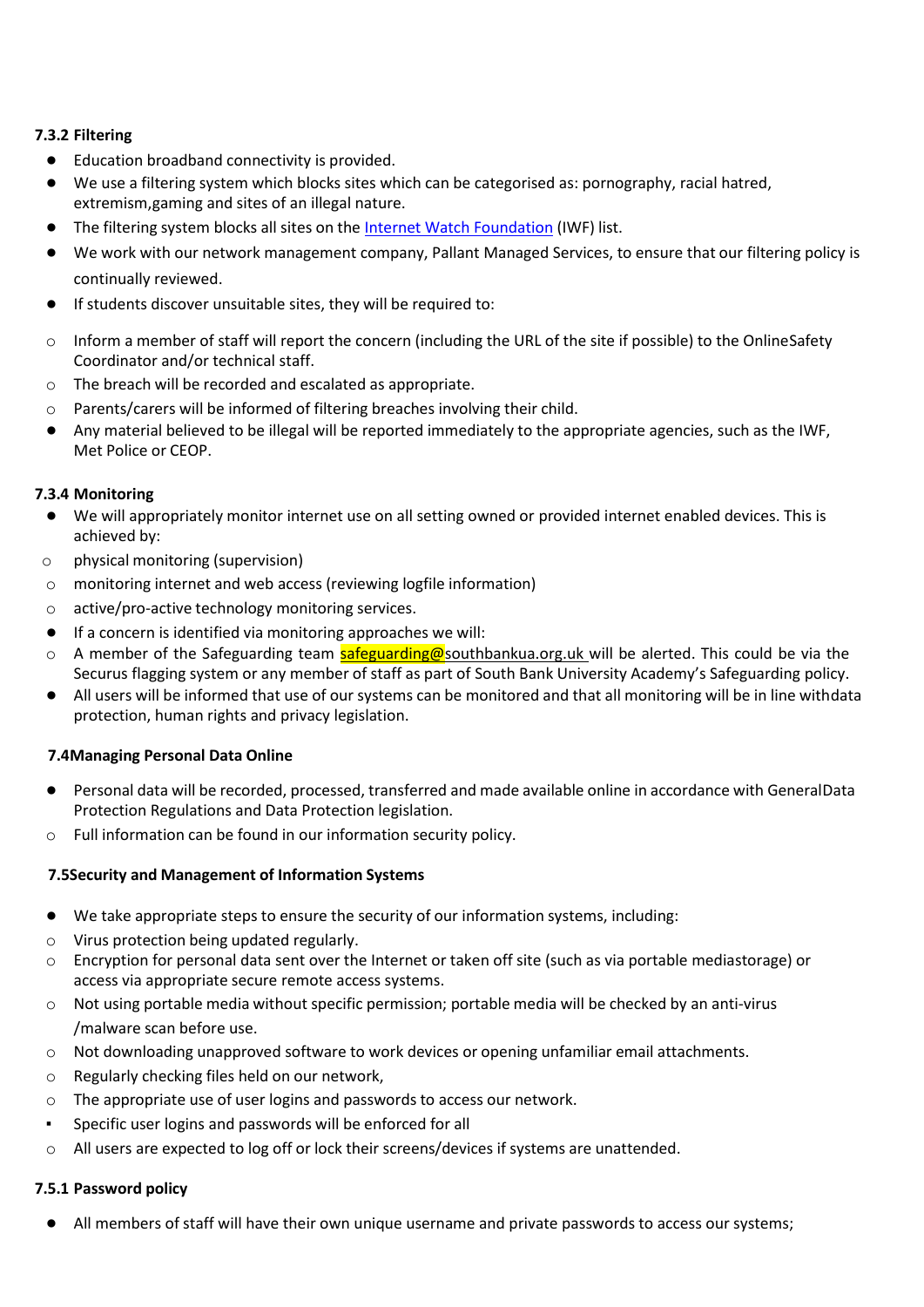members of staff are responsible for keeping their password private.

- **●** All students are provided with their own unique username and private passwords to access our systems; students are responsible for keeping their password private.
- **●** We require all users to:
- o Use strong passwords for access into our system.
- o Change their passwords every six months.
- $\circ$  Always keep their password private; users must not share it with others or leave it where others canfind it.
- o Not to login as another user at any time.

#### **7.6Managing the Safety of our Website**

- **●** We will ensure that information posted on our website meets the requirements as identified by the Department for Education (DfE).
- **●** We will ensure that our website complies with guidelines for publications including: accessibility; data protection; respect for intellectual property rights; privacy policies and copyright.
- **●** Staff or learner's personal information will not be published on our website; the contact details on the website will be our setting address, email and telephone number.
- **●** The administrator account for our website will be secured with an appropriately strong password.
- We will post appropriate information about safeguarding, including online safety, on our website for membersof the community.

#### **7.7 Publishing Images and Videos Online**

**●** We will ensure that all images and videos shared online are used in accordance with the associated polices, including (but not limited to) the: cameras and image use, data security, acceptable use policies, codes of conduct/behaviour, social media and use of personal devices and mobile phones.

#### **7.8 Managing Email**

- **●** Access to our email systems will always take place in accordance with data protection legislation and in line with other policies, including confidentiality, acceptable use policies and the code of conduct/behaviour policy.
- o The forwarding of any chain messages/emails is not permitted.
- o Spam or junk mail will be blocked and reported to the email provider.
- o Any electronic communication which contains sensitive or personal information will only be sent usingsecure and encrypted email.
- o Setting email addresses and other official contact details will not be used for setting up personal socialmedia accounts.
- **●** Members of the school community will immediately tell a member of the Safeguarding team if they receive offensive communication, and this will be recorded in our safeguarding files/records.
- **●** Excessive social email use can interfere with teaching and learning and will be restricted; access to external personal email accounts may be blocked on site.
- **●** We will have a dedicated email for reporting wellbeing and pastoral issues. This inbox will be managed by designated and trained staff.

#### **7.8.1 Staff email**

- **●** The use of personal email addresses by staff for any official setting business is not permitted.
	- o All members of staff are provided with an email address to use for all official communication.
- **●** Members of staff are encouraged to have an appropriate work life balance when responding to email, especially if communication is taking place between staff, students and parents.

# **7.8.2 Student email**

- **●** Students will use provided email accounts for educational purposes.
- **●** Students will sign an acceptable use policy and will receive education regarding safe and appropriate email etiquette before access is permitted.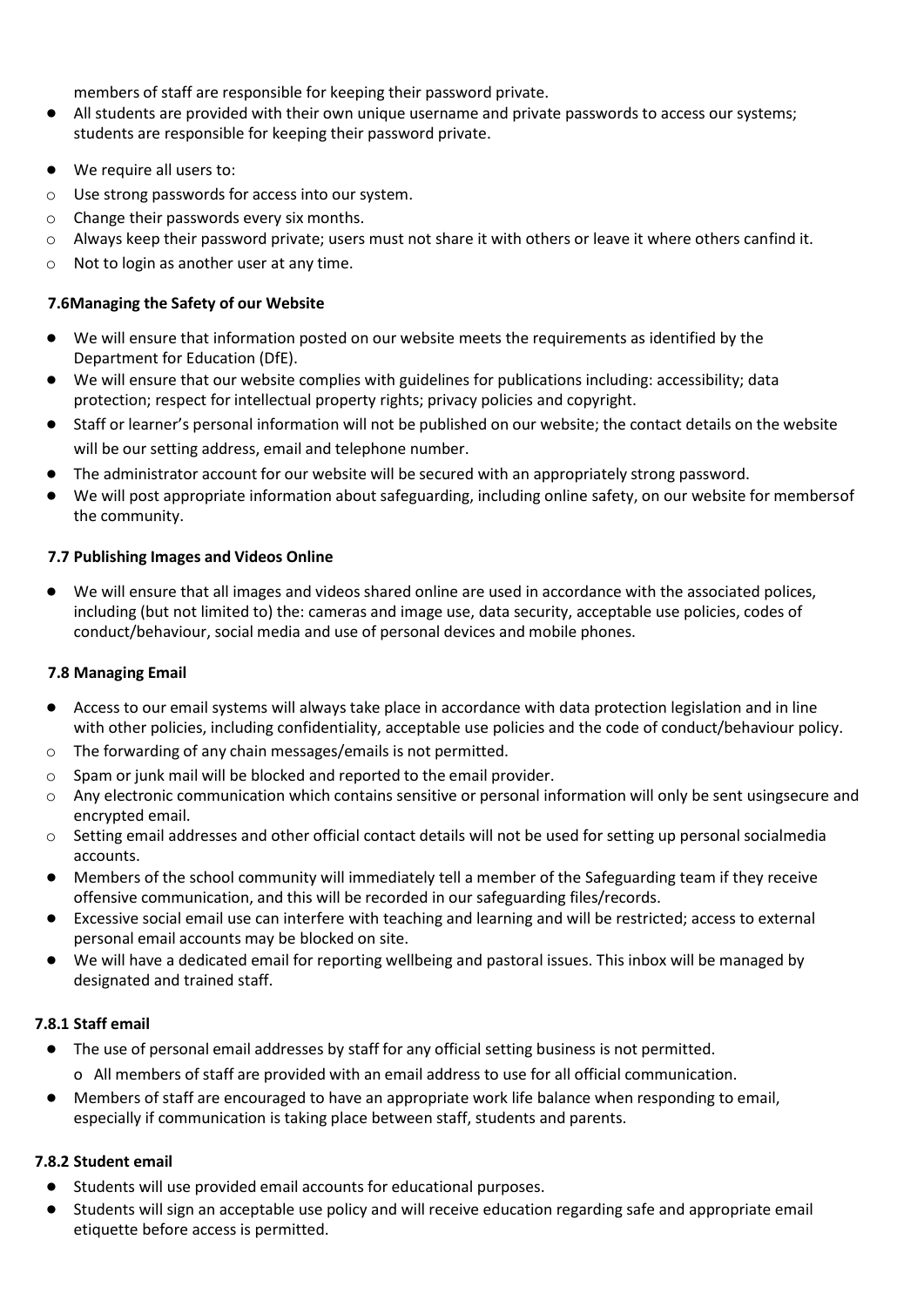**●** Whole-class or group email addresses may be used for communication outside of the setting.

# **7.9 Educational use of Videoconferencing and/or Webcams**

- **●** South Bank University Academy recognise that videoconferencing *and/or* use of webcams can be a challenging activity butbrings a wide range of learning benefits.
- o All videoconferencing *and/or* webcam equipment will be switched off when not in use and will not beset to autoanswer.
- o Videoconferencing contact details will not be posted publically.
- o Videoconferencing equipment will not be taken off the premises without prior permission from theDSL.
- $\circ$  Staff will ensure that external videoconferencing opportunities and/or tools are suitably risk assessedand will ensure that accounts and systems used to access these events are safe and secure.
- o Video conferencing equipment and webcams will be kept securely and, if necessary, locked away ordisabled when not in use.

# **7.9.1 Users**

- **●** Parents/carers consent will be obtained prior to students taking part in videoconferencing activities.
- **●** Students will ask permission from a member of staff before making or answering a videoconference call or message.
- **●** Videoconferencing will be supervised appropriately, according to the students age and ability.
- **●** Video conferencing will take place via official and approved communication channels following a robust risk assessment.
- **●** Only key administrators will be given access to videoconferencing administration areas or remote-control pages.
- **●** The unique log on and password details for the videoconferencing services will only be issued to members of staff and should be kept securely, to prevent unauthorised access.

# **7.9.2 Content**

- When recording a videoconference lesson, it should be made clear to all parties at the start of the conference; the reason for the recording must be given and recorded material will be stored securely.
- If third party materials are included, we will check that recording is permitted to avoid infringing the third-party intellectual property rights.
- We will establish dialogue with other conference participants before taking part in a videoconference; if it is a non-educational site, staff will check that the material they are delivering is appropriate for the students.

# **7.10 Management of Learning Platforms**

- **●** South Bank University Academy uses Google Classrooms as its official learning platform.
- **●** Leaders and staff will regularly monitor the usage of the Learning Platform (LP), including message/communication tools and publishing facilities.
- **●** Only current members of staff, students and parents will have access to the LP.
- When staff *and/or* students leave the setting, their account will be disabled or transferred to their new establishment.
- **●** Students and staff will be advised about acceptable conduct and use when using the LP.
- **●** All users will be mindful of copyright and will only upload appropriate content onto the LP.
- Any concerns about content on the LP will be recorded and dealt with in the following ways:
- $\circ$  The user will be asked to remove any material deemed to be inappropriate or offensive.
- $\circ$  If the user does not comply, the material will be removed by the site administrator.
- o Access to the LP for the user may be suspended.
- $\circ$  The user will need to discuss the issues with a member of leadership before reinstatement.
- o A learner's parents/carers may be informed.
- $\circ$  If the content is illegal, we will respond in line with existing child protection procedures.
- Students may require editorial approval from a member of staff. This may be given to the learner to fulfil a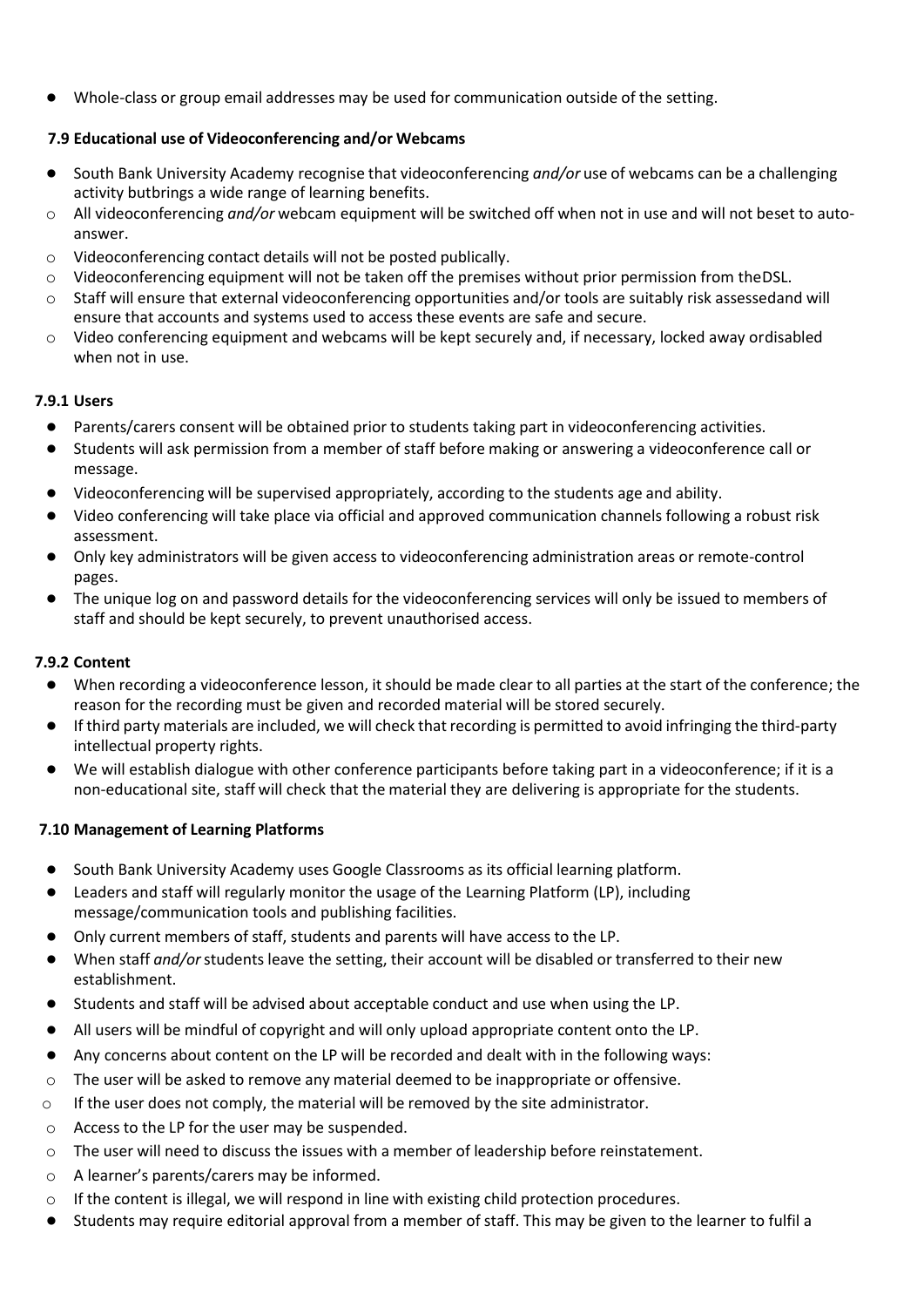specific aim and may have a limited time frame.

● A visitor may be invited onto the LP by a member of the leadership; in this instance, there may be an agreed focus or a limited time slot.

#### **7.11 Management of Applications (apps) used to Record Children's Progress**

- **●** We use 4Matrix and SIMS Capita to track students progress and share appropriate information with parentsand carers.
- **●** The Principal is ultimately responsible for the security of any data or images held of children. As such, they will ensure that the use of tracking systems is appropriately risk assessed prior to use, and that they are used in accordance with data protection legislation, including the General Data Protection Regulations (GDPR) and Data Protection legislation.
- **●** To safeguard learner's data:
- $\circ$  Only learner issued devices will be used for apps that record and store students' personal details, attainment or photographs.
- o Personal staff mobile phones or devices will not be used to access or upload content to any apps which record and store students' personal details, attainment or images.
- $\circ$  Devices will be appropriately encrypted if taken off site, to reduce the risk of a data security breach, inthe event of loss or theft.
- o All users will be advised regarding safety measures, such as using strong passwords and logging out ofsystems.
- o Parents and carers will be informed of the expectations regarding safe and appropriate use, prior tobeing given access; for example, not sharing passwords or images.

# **8. Social Media**

# **8.1 Expectations**

- **●** The expectations' regarding safe and responsible use of social media applies to all members of UAE South Bank community.
- **●** The term social media may include (but is not limited to): blogs; wikis; social networking sites; forums; bulletin boards; online gaming; apps; video/photo sharing sites; chatrooms and instant messenger.
- **●** All members of South Bank University Academy community are expected to engage in social media in a positive, safe andresponsible manner.
- o All members of South Bank University Academy community are advised not to publish specific and detailed private thoughts, concerns, pictures or messages on any social media services, especially content that may be considered threatening, hurtful or defamatory to others.
- **●** We will control learner and staff access to social media whilst using setting provided devices and systems on site.
- The use of social media during setting hours for personal use is permitted. (this will vary based on the age/ability of the students and staff access as decided by theheadteacher/manager).
- $\circ$  Inappropriate or excessive use of social media during setting hours or whilst using setting devices mayresult in disciplinary or legal action and/or removal of internet facilities.
- **●** Concerns regarding the online conduct of any member of UAE South Bank community on social media, shouldbe reported to the DSL and will be managed in accordance with our anti-bullying, allegations against staff, behaviour and child protection policies.

#### **8.2 Staff Personal Use of Social Media**

- **●** The safe and responsible use of social networking, social media and personal publishing sites will be discussed with all members of staff as part of staff induction and will be revisited and communicated via regular staff training opportunities.
- **●** Safe and professional behaviour will be outlined for all members of staff (including volunteers) as part of our code of conduct/behaviour policy as part of acceptable use policy.

#### *Reputation*

**●** All members of staff are advised that their online conduct on social media can have an impact on their roleand reputation within the setting.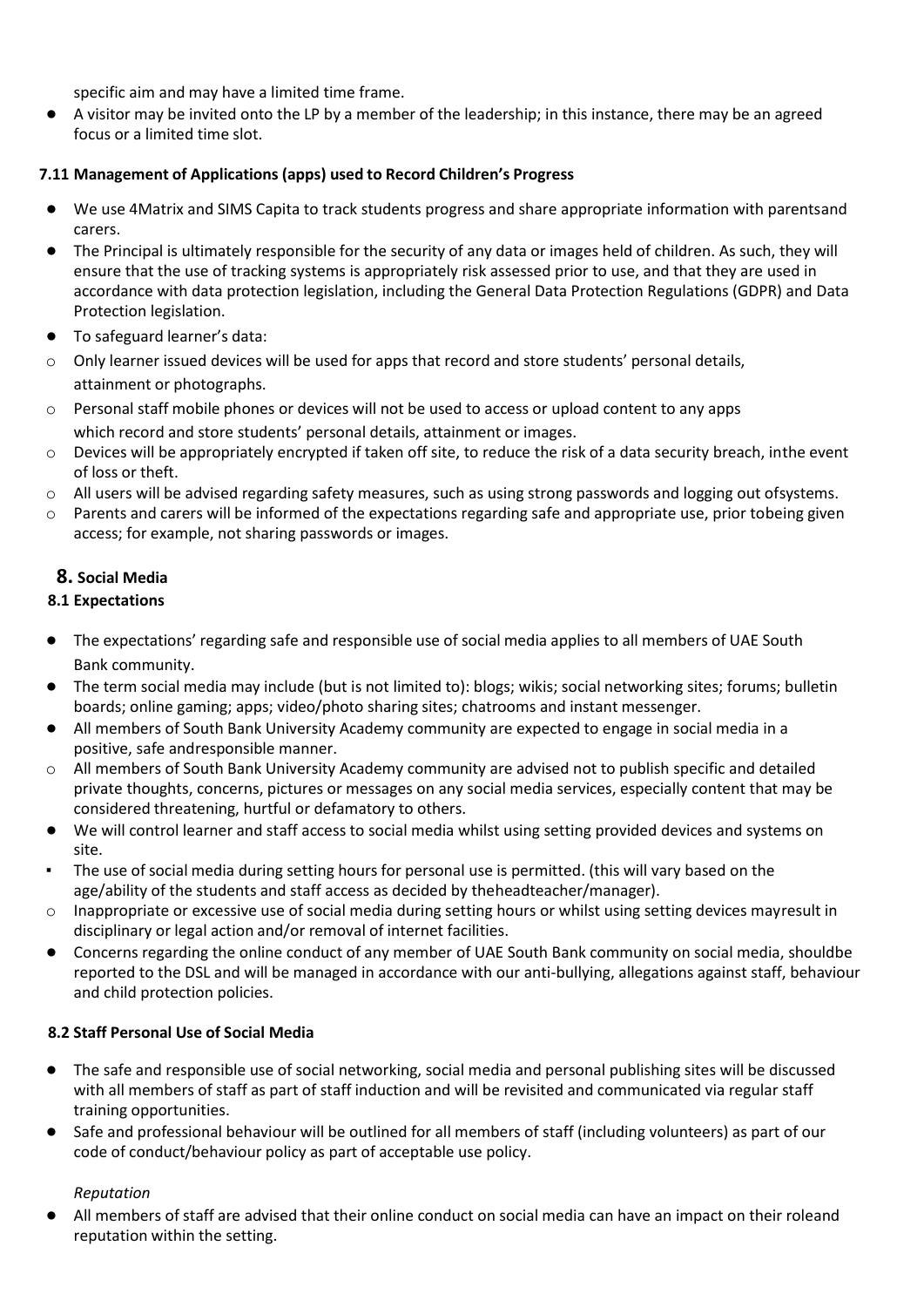- o Civil, legal or disciplinary action may be taken if staff are found to bring the profession or institutioninto disrepute, or if something is felt to have undermined confidence in their professional abilities.
- **●** All members of staff are advised to safeguard themselves and their privacy when using social media sites. Advice will be provided to staff via staff training and by sharing appropriate guidance and resources on a regular basis. This will include (but is not limited to):
- o Setting the privacy levels of their personal sites.
- o Being aware of location sharing services.
- o Opting out of public listings on social networking sites.
- o Logging out of accounts after use.
- o Keeping passwords safe and confidential.
- o Ensuring staff do not represent their personal views as that of the setting.
- **●** Members of staff are encouraged not to identify themselves as employees of South Bank University Academy on their personal social networking accounts; this is to prevent information on these sites from being linked with thesetting, and to safeguard the privacy of staff members.
- **●** All members of staff are encouraged to carefully consider the information, including text and images, they share and post online and to ensure that their social media use is compatible with their professional role and isin accordance our policies and the wider professional and legal framework.
- Information and content that staff members have access to as part of their employment, including photos and personal information about students and their family members or colleagues will not be shared or discussed on social media sites.
- **●** Members of staff will notify the Leadership Team immediately if they consider that any content shared on social media sites conflicts with their role.

#### *Communicating with students and parents and carers*

- **●** All members of staff are advised not to communicate with or add as 'friends' any current or past students or their family members via any personal social media sites, applications or profiles.
- o Any pre-existing relationships or exceptions that may compromise this, will be discussed with DSL (orOnline Safety Coordinator) and/or the Principal
- $\circ$  If ongoing contact with students is required once they have left the setting, members of staff will beexpected to use existing alumni networks or use official setting provided communication tools.
- **●** Staff will not use personal social media accounts to contact students or parents, nor should any contact be accepted, except in circumstance whereby prior approval has been given by the Principal.
- **●** Any communication from students and parents received on personal social media accounts will be reported tothe DSL (or Online Safety Coordinator).

#### **8.3 Students Personal Use of Social Media**

- **●** Safe and appropriate use of social media will be taught to students as part of an embedded and progressive education approach, via age appropriate sites and resources.
- We are aware that many popular social media sites state that they are not for children under the age of 13, therefore we will not create accounts specifically for students under this age.
- **●** Any concerns regarding students' use of social media will be dealt with in accordance with existing policies, including anti-bullying and behaviour.
- $\circ$  Concerns will be shared with parents/carers as appropriate, particularly when concerning underageuse of social media sites, games or tools.
- **●** Students will be advised:
- o To consider the benefits and risks of sharing personal details on social media sites which could identifythem and/or their location.
- $\circ$  To only approve and invite known friends on social media sites and to deny access to others by makingprofiles private.
- $\circ$  Not to meet any online friends without a parent/carer or other responsible adult's permission andonly when a trusted adult is present.
- o To use safe passwords.
- o To use social media sites which are appropriate for their age and abilities.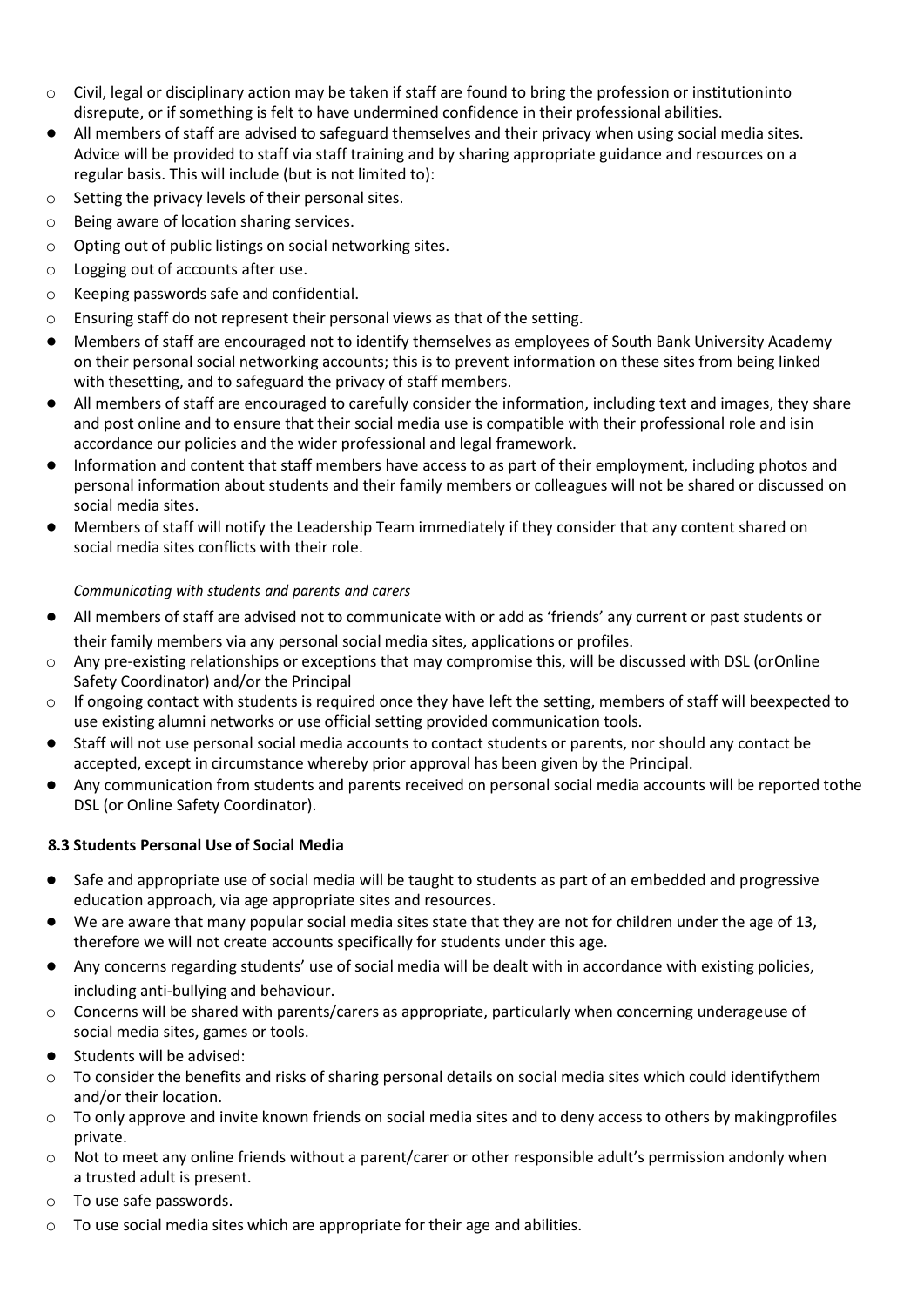- o How to block and report unwanted communications.
- o How to report concerns both within the setting and externally?

#### **8.4Official Use of Social Media**

South Bank University Academy official social media channels are:

- o Twitter, Facebook and Instagram
- **●** The official use of social media sites only takes place with clear educational or community engagement objectives, with specific intended outcomes.
- $\circ$  The official use of social media as a communication tool has been formally risk assessed and approvedby the Principal.
- o Leadership staff have access to account information and login details for our social media channels, incase of emergency, such as staff absence.
- **●** Official social media channels have been set up as distinct and dedicated social media sites or accounts for educational or engagement purposes only.
- $\circ$  Staff use setting provided email addresses to register for and manage any official social mediachannels.
- $\circ$  Official social media sites are suitably protected and, where possible, run and/or linked to/from ourwebsite.
- $\circ$  Public communications on behalf of the setting will, where appropriate and possible, be read andagreed by at least one other colleague.
- **●** Official social media use will be conducted in line with existing policies, including: anti-bullying, image/camera use, data protection, confidentiality and child protection.
- $\circ$  All communication on official social media platforms will be clear, transparent and open to scrutiny.
- **●** Parents/carers and students will be informed of any official social media use, along with expectations for safeuse and action taken to safeguard the community.
- $\circ$  Only social media tools which have been risk assessed and approved as suitable for educationalpurposes will be used.
- o Any official social media activity involving students will be moderated possible.
- **●** Parents and carers will be informed of any official social media use with students; written parental consent willbe obtained, as required.
- **●** We will ensure that any official social media use does not exclude members of the community who are unableor unwilling to use social media channels.

#### *Staff expectations*

- **●** Members of staff who follow and/or like our official social media channels will be advised to use dedicated professionals accounts, where possible, to avoid blurring professional boundaries.
- **●** If members of staff are participating in online social media activity as part of their capacity as an employee ofthe setting, they will:
- o Sign our social media acceptable use policy.
- o Always be professional and aware they are an ambassador for the setting.
- o Disclose their official role *and/or* position but make it clear that they do not necessarily speak onbehalf of the setting.
- o Always be responsible, credible, fair and honest, and consider how the information being publishedcould be perceived or shared.
- $\circ$  Always act within the legal frameworks they would adhere to within the workplace, including: libel, defamation, confidentiality, copyright, data protection and equalities laws.
- $\circ$  Ensure that they have appropriate consent before sharing images on the official social media channel.
- $\circ$  Not disclose information, make commitments or engage in activities on behalf of the setting, unlessthey are authorised to do so.
- $\circ$  Not engage with any direct or private messaging with current, or past, students, parents and carers.
- o Inform their line manager, the DSL (or Online Safety Coordinator) and/or the Principal of any concerns,such as criticism, inappropriate content or contact from students.

#### **9. Use of Personal Devices and Mobile Phones**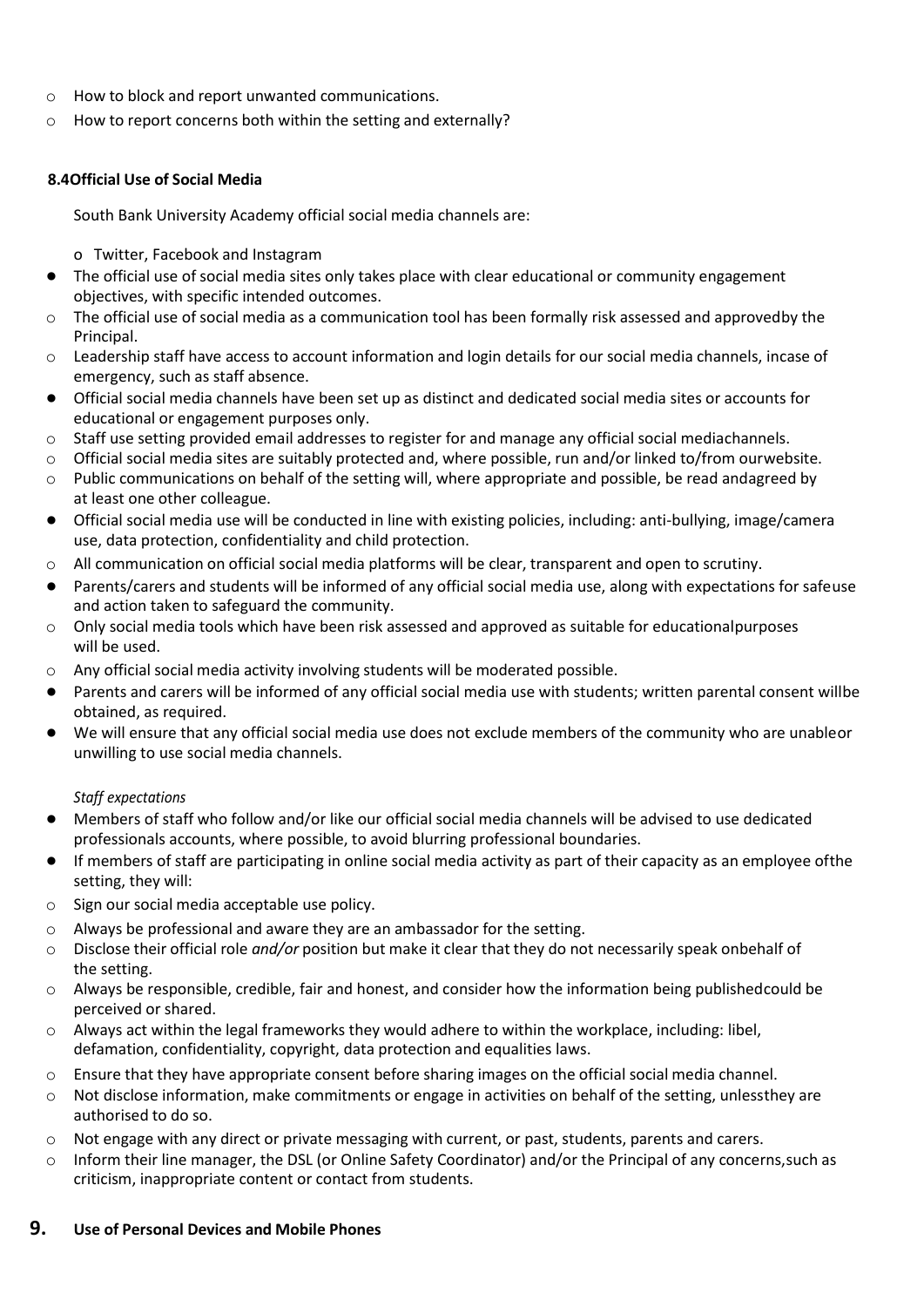• South Bank University Academy recognises that personal communication through mobile technologies is an accepted part of everyday life for students, staff and parents/carers, but technologies need to be used safely and appropriatelywithin the setting.

# **9.1 Expectations**

- **●** All use of personal devices (including but not limited to; tablets, games consoles and 'smart' watches) and mobile phones will take place in accordance with the law and other appropriate policies, such as anti-bullying, behaviour and child protection.
- Electronic devices of any kind that are brought onto site are the responsibility of the user.
- o All members of South Bank University Academy community are advised to take steps to protect their mobile phones or devices from loss, theft or damage; we accept no responsibility for the loss, theft or damage of such items on our premises.
- o All members of South Bank University Academy community are advised to use passwords/pin numbers to ensure thatunauthorised calls or actions cannot be made on their phones or devices; passwords and pin numbersshould be kept confidential and mobile phones and personal devices should not be shared.
- **●** Mobile phones and personal devices are not permitted to be used in specific areas within the site such as changing rooms, toilets and swimming pools.
- The sending of abusive or inappropriate messages or content via mobile phones or personal devices is forbidden by any member of the community; any breaches will be dealt with as part of our behaviour policy.
- **●** All members of South Bank University Academy community are advised to ensure that their mobile phones and personal devices do not contain any content which may be offensive, derogatory or would otherwise contravene ourbehaviour or child protection policies.

# **9.2Staff Use of Personal Devices and Mobile Phones**

- **●** Members of staff will ensure that use of personal phones and devices takes place in accordance with the law,as well as, relevant policy and procedures, such as: confidentiality, child protection, data security and acceptable use.
- **●** Staff will be advised to:
- $\circ$  Keep mobile phones and personal devices in a safe and secure place during lesson time.
- o Keep mobile phones and personal devices switched off or switched to 'silent' mode during lesson times.
- o Ensure that Bluetooth or other forms of communication (such as 'airdrop') are hidden or disabled during lesson times.
- $\circ$  Not use personal devices during teaching periods, unless written permission has been given by the Principal, such as in emergency circumstances.
- o Ensure that any content bought onto site via mobile phones and personal devices are compatible withtheir professional role and expectations.
- **●** Members of staff are not permitted to use their own personal phones or devices for contacting students or parents and carers.
- o Any pre-existing relationships, which could undermine this, will be discussed with the DSL and/or the Principal.
- **●** Staff will not use personal devices:
- o To take photos or videos of students and will only use work-provided equipment for this purpose.
- o Directly with students and will only use work-provided equipment during lessons/educationalactivities.
- **●** If a member of staff breaches our policy, action will be taken in line with our code of conduct/staff behaviour and allegations policy
- o If a member of staff is thought to have illegal content saved or stored on a mobile phone or personaldevice or have committed a criminal offence, the police will be contacted.

# **9.3Students Use of Personal Devices and Mobile Phones**

**●** Students will be educated regarding the safe and appropriate use of personal devices and mobile phones and will be made aware of boundaries and consequences.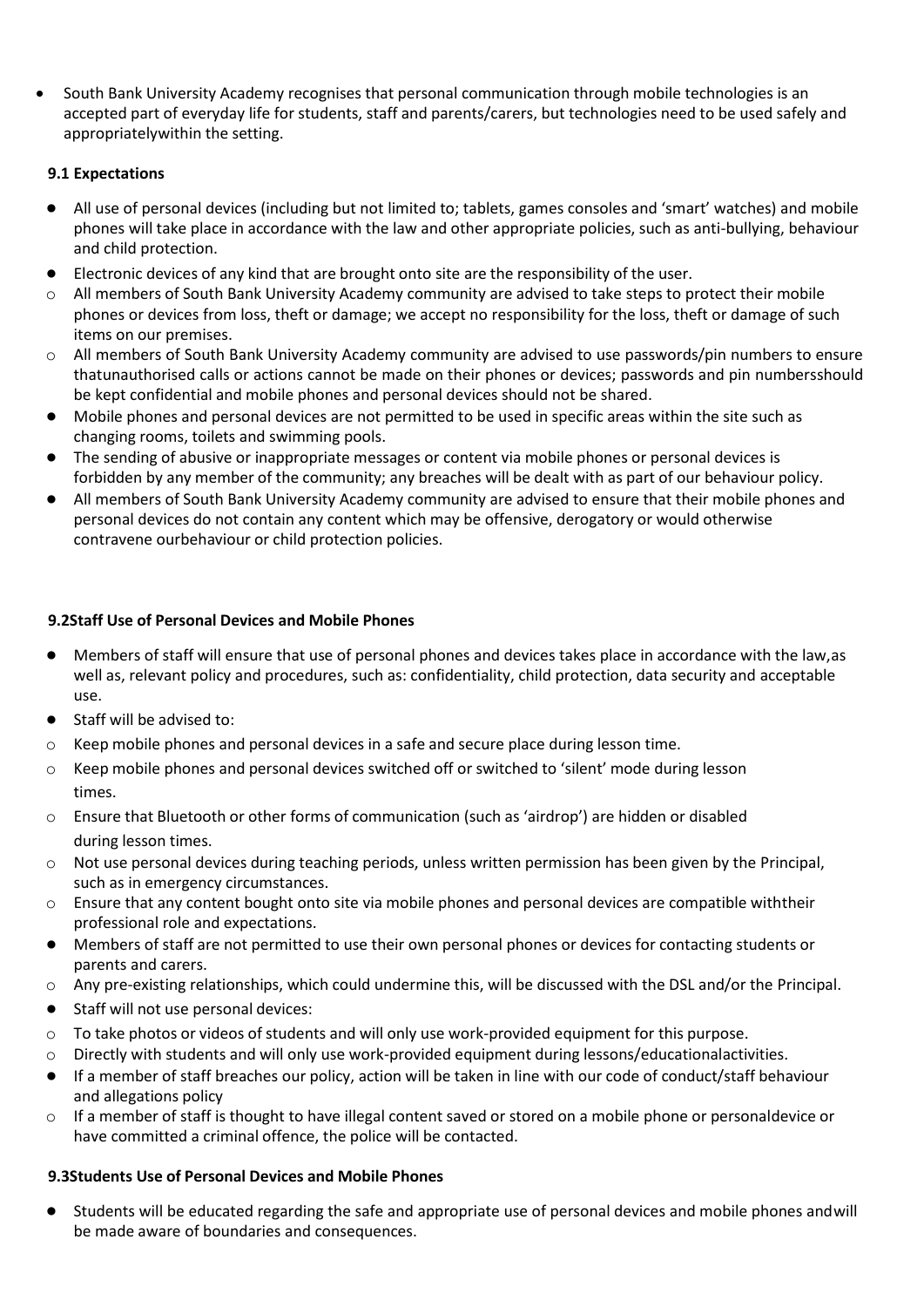- **●** South Bank University Academy expects students' personal devices and mobile phones to be…
- $\circ$  kept in a secure place, switched off, kept out of sight during lessons and while moving betweenlessons.
- **●** If a student needs to contact his/her parents or carers they will be allowed to use the phone at Student Services.
- $\circ$  Parents are advised to contact their child via the setting office; exceptions may be permitted on acase-by-case basis, as approved by the *Principal*.
- **●** Mobile phones or personal devices will not be used by students during lessons or formal educational time.
- o If members of staff have an educational reason to allow students to use their mobile phones orpersonal devices as part of an educational activity, it will only take place when approved by theLeadership Team.
- **●** Mobile phones and personal devices must not be taken into examinations.
- $\circ$  Students found in possession of a mobile phone or personal device during an exam will be reported to the appropriate examining body. This may result in the withdrawal from either that examination or allexaminations.
- **●** If a student breaches the policy, the phone or device will be confiscated and will be held in Student Servicesfor the remainder of the day.
- $\circ$  Staff may confiscate a student's mobile phone or device if they believe it is being used to contravene our behaviour or bullying policy or could contain youth produced sexual imagery (sexting).
- o Searches of mobile phone or personal devices will only be carried out in accordance with our policy. [www.gov.uk/government/publications/searching-screening-and-confiscation\)](http://www.gov.uk/government/publications/searching-screening-and-confiscation)
- $\circ$  Students mobile phones or devices may be searched by a member of the leadership team, with theconsent of the learner or a parent/ carer. Content may be deleted or requested to be deleted, if it contravenes our policies[. www.gov.uk/government/publications/searching-screening-and-](http://www.gov.uk/government/publications/searching-screening-and-confiscation) [confiscation\)](http://www.gov.uk/government/publications/searching-screening-and-confiscation)
- $\circ$  If there is suspicion that material on a learner's personal device or mobile phone may be illegal or mayprovide evidence relating to a criminal offence, the device will be handed over to the police for furtherinvestigation.

#### **9.4 Visitors' Use of Personal Devices and Mobile Phones**

- **●** Parents/carers and visitors (including volunteers and contractors) should ensure that mobile phones andpersonal devices are not permitted or are only permitted within specific areas
- **●** We will ensure appropriate signage and information is displayed and provided to inform parents, carers and visitors of expectations of use.
- **●** Visitors (including volunteers and contractors) who are on site for a regular or extended period will use their mobile phones and personal devices in accordance with our acceptable use policy and other associated policies, such as: anti-bullying, behaviour, child protection and image use.
- **●** Members of staff are expected to challenge visitors if they have concerns and will always inform the DSL or Principal of any breaches our policy.

#### **9.5 Officially provided mobile phones and devices**

- **●** Members of staff will be issued with a work phone number and email address, where contact with students or parents/ carers is required.
- **●** Setting mobile phones and devices will be suitably protected via a passcode/password/pin and must only be accessed or used by members of staff.
- **●** Setting mobile phones and devices will always be used in accordance with the acceptable use policy and other relevant policies.

# **10. Responding to Online Safety Incidents and Concerns**

- a. All members of the community will be made aware of the reporting procedure for online safety concerns, including: breaches of filtering, youth produced sexual imagery (sexting), cyberbullying and illegal content.
- b. All members of the community must respect confidentiality and the need to follow the official procedures for reporting concerns. Students, parents and staff will be informed of our complaints procedure and staff will be made awareof the whistleblowing procedure.
- c. We require staff, parents, carers and students to work in partnership to resolve online safety issues.
- d. After any investigations are completed, we will debrief, identify lessons learnt and implement any policy or curriculum changes as required.
- e. If we are unsure how to proceed with an incident or concern, the DSL (or deputy) will seek advice from the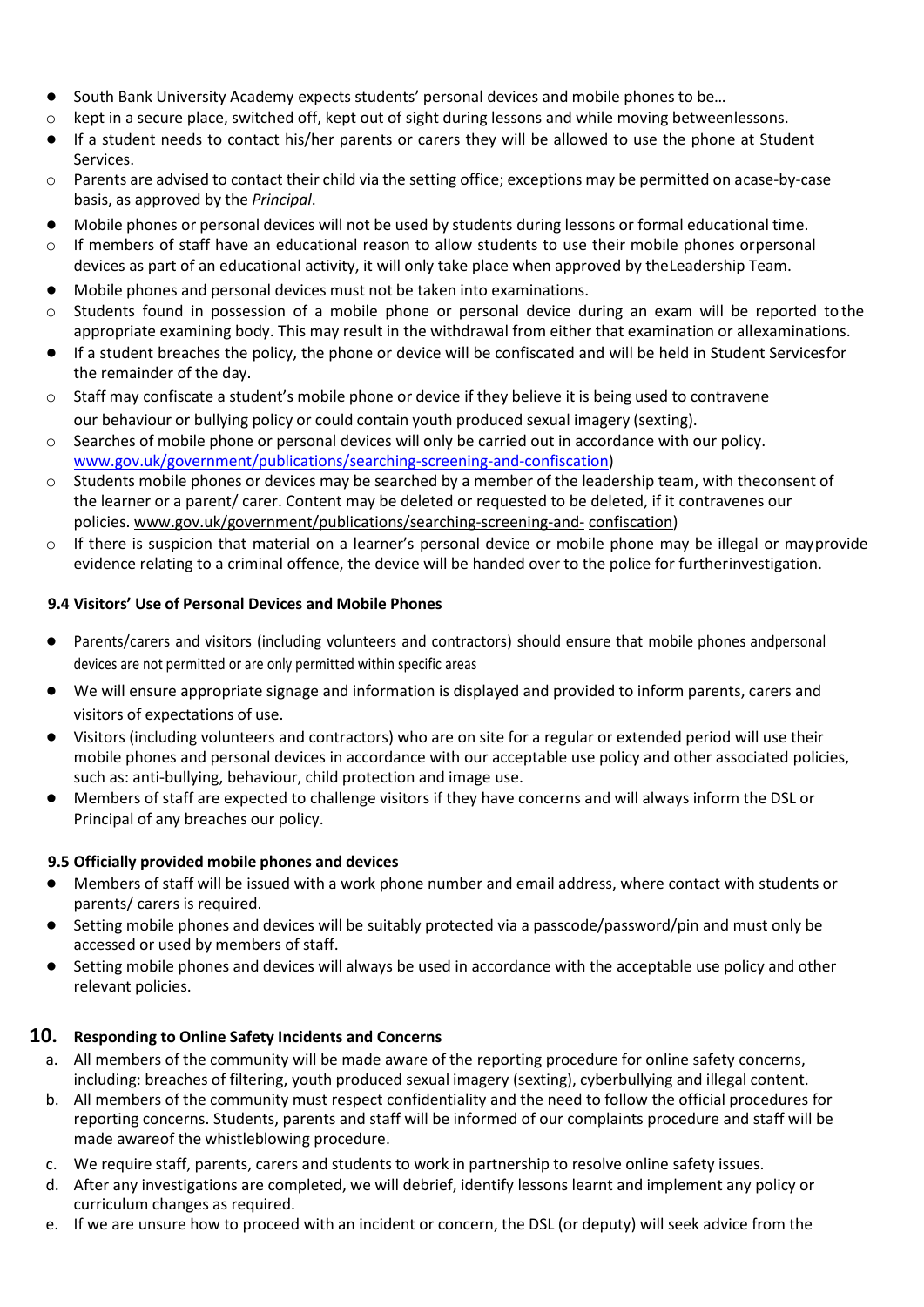Education Safeguarding Service.

- f. Where there is suspicion that illegal activity has taken place, we will contact the Education Safeguarding Service or Kent Police using 101, or 999 if there is immediate danger or risk of harm.
- g. If an incident or concern needs to be passed beyond our community (for example if other local settings are involved or the public may be at risk), the DSL or *Principal* willspeak with MET Police *and/or*the SouthwarkMASH team first to ensure that potential investigations are not compromised.

#### **10.1 Concerns about Students Welfare**

- **●** The DSL (or deputy) will be informed of any online safety incidents involving safeguarding or child protection concerns.
	- o The DSL (or deputy) will record these issues in line with our child protection policy.
- **●** The DSL (or deputy) will ensure that online safety concerns are escalated and reported to relevant agencies inline with the local Safeguarding Children Board thresholds and procedures.
- **●** We will inform parents and carers of online safety incidents or concerns involving their child, as and when required.

# **10.2 Staff Misuse**

- **●** Any complaint about staff misuse will be referred to the Principal in accordance with the allegations policy.
- **●** Any allegations regarding a member of staff's online conduct will be discussed with the LADO (Local Authority Designated Officer).
- **●** Appropriate action will be taken in accordance with our staff behaviour policy/code of conduct.

# **11. Procedures for Responding to Specific Online Incidents or Concerns**

#### **11.1 Online Sexual Violence and Sexual Harassment between Children**

- Our setting has accessed and understood "[Sexual violence and sexual harassment between children in schoolsand](https://www.gov.uk/government/publications/sexual-violence-and-sexual-harassment-between-children-in-schools-and-colleges) [colleges](https://www.gov.uk/government/publications/sexual-violence-and-sexual-harassment-between-children-in-schools-and-colleges)" (2018) guidance and part 5 of 'Keeping children safe in education' 2018.
- South Bank University Academy recognises that sexual violence and sexual harassment between children can take place online. Examples may include; non-consensual sharing of sexual images and videos, sexualised online bullying,online coercion and threats, unwanted sexual comments and messages on social media, and online sexual exploitation.
- $\circ$  Full details of how we will respond to concerns relating to sexual violence and sexual harassmentbetween children can be found within our child protection and anti-bullying policy.
- South Bank University Academy recognises that internet brings the potential for the impact of any sexual violence and sexualharassment concerns to extend further than the local community, and for a victim or alleged perpetrator to become marginalised and excluded by online communities.
- South Bank University Academy also recognises the potential for repeat victimisation in the future if abusive contentcontinues to exist somewhere online.
- South Bank University Academy will ensure that all members of the community are made aware of the potential social, psychological and criminal consequences of online sexual violence and sexual harassment between children byimplementing a range of age and ability appropriate educational methods as part of our PSHE and RSE curriculum.
- We will ensure that all members of the community are aware of sources of support regarding online sexual violence and sexual harassment between children.
- We will respond to concerns regarding online sexual violence and sexual harassment between children, regardless of whether the incident took place on our premises or using our equipment.
- If made aware of online sexual violence and sexual harassment, we will:
- o Immediately notify the DSL (or deputy) and act in accordance with our child protection and anti-bullying policies.
- $\circ$  If content is contained on students electronic devices, they will be managed in accordance with the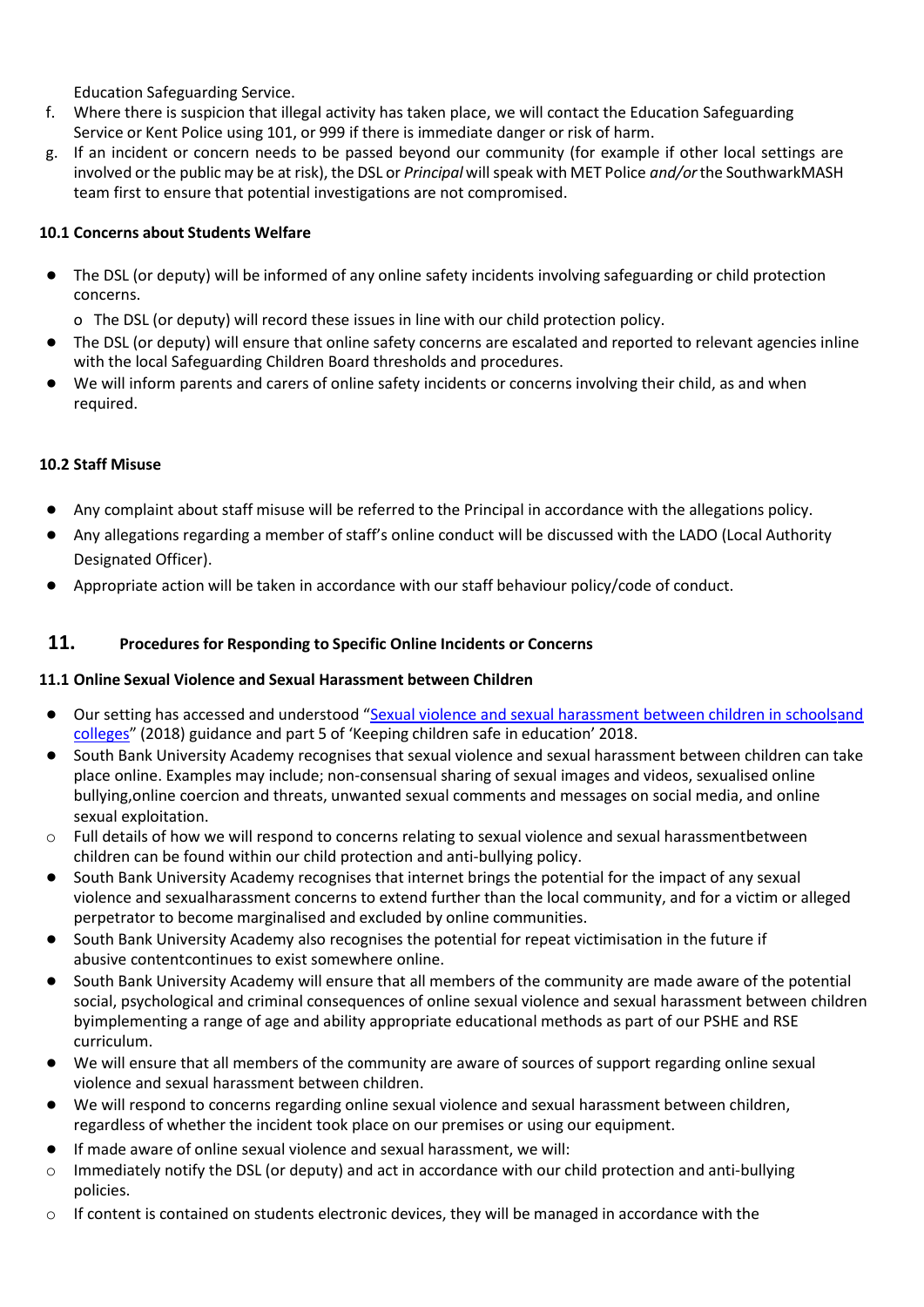DfE 'searching screening and [confiscation'](https://www.gov.uk/government/publications/searching-screening-and-confiscation) advice.

- $\circ$  Provide the necessary safeguards and support for all students involved, such as offering specific adviceon blocking, reporting and removing online content, as well as providing appropriate counselling/pastoral support.
- o Implement appropriate sanctions in accordance with our Engagement policy.
- $\circ$  Inform parents and carers, if appropriate, about the incident and how it is being managed.
- $\circ$  If appropriate, make a referral to partner agencies, such as Children's Social Work Service and/or the Police.
- $\circ$  If the concern involves children and young people at a different educational setting, work in partnership with other DSLs to ensure appropriate safeguarding action is taken in the wider localcommunity.
- If a criminal offence has been committed, the DSL (or deputy) will discuss this with Kent Policefirst to ensure that investigations are not compromised.
- $\circ$  Review the handling of any incidents to ensure that best practice was implemented, and policies/procedures are appropriate.

# **11.2 Youth Produced Sexual Imagery ("Sexting")**

**●** South Bank University Academy recognises youth produced sexual imagery (known as "sexting") as a safeguarding issue; all

concerns will be reported to and dealt with by the DSL (or deputy).

- We will follow the advice as set out in the non-statutory UKCCIS guidance: 'Sexting in [schools and](https://www.gov.uk/government/groups/uk-council-for-child-internet-safety-ukccis) colleges: [responding to incidents and safeguarding young people'](https://www.gov.uk/government/groups/uk-council-for-child-internet-safety-ukccis) and [KSCB](http://www.kscb.org.uk/guidance/online-safety) guidance: "Responding to youth produced sexual imagery".
- **●** South Bank University Academy will ensure that all members of the community are made aware of the potential social, psychological and criminal consequences of 'sexting' by implementing preventative approaches, via a range ofage and ability appropriate educational methods.
- **●** We will ensure that all members of the community are aware of sources of support regarding youth produced sexual imagery.
- **●** We will respond to concerns regarding youth produced sexual imagery, regardless of whether the incident took place on site or using setting provided or personal equipment.
- **●** We will not:
- o View any images suspected of being youth produced sexual imagery, unless there is no other possibleoption, or there is a clear need or reason to do so.
- If it is deemed necessary, the image will only be viewed by the DSL (or deputy DSL) and their justification for viewing the image will be clearly documented.
- o Send, share, save or make copies of content suspected to be an indecent image of a child (i.e. youthproduced sexual imagery) and will not allow or request students to do so.
- **●** If made aware of an incident involving the creation or distribution of youth produced sexual imagery, we will:
- o Act in accordance with our child protection policies and the relevant Kent Safeguarding Child Board's procedures.
- o Ensure the DSL (or deputy) responds in line with the ['Sexting in schools and colleges: responding to](https://www.gov.uk/government/groups/uk-council-for-child-internet-safety-ukccis)[incidents](https://www.gov.uk/government/groups/uk-council-for-child-internet-safety-ukccis) and [safeguarding](https://www.gov.uk/government/groups/uk-council-for-child-internet-safety-ukccis) young people' guidance.
- o Store the device securely.
	- If an indecent image has been taken or shared on our network or devices, we will act to block access to all users and isolate the image.
- o Carry out a risk assessment which considers any vulnerability of students involved; including carryingout relevant checks with other agencies.
- $\circ$  Inform parents and carers, if appropriate, about the incident and how it is being managed.
- o Make a referral to Children's Social Work Service and/or the Police, as deemed appropriate in line withthe UKCCIS : ['Sexting in schools and colleges: responding to incidents and safeguarding young people'](https://www.gov.uk/government/groups/uk-council-for-child-internet-safety-ukccis) guidance.
- Provide the necessary safeguards and support for students, such as offering counselling or pastoralsupport.
- $\circ$  Implement appropriate sanctions in accordance with our behaviour policy but taking care not tofurther traumatise victims where possible.
- o Consider the deletion of images in accordance with the UKCCIS: 'Sexting [in schools](https://www.gov.uk/government/groups/uk-council-for-child-internet-safety-ukccis) and colleges: responding to incidents and [safeguarding](https://www.gov.uk/government/groups/uk-council-for-child-internet-safety-ukccis) young people' guidance.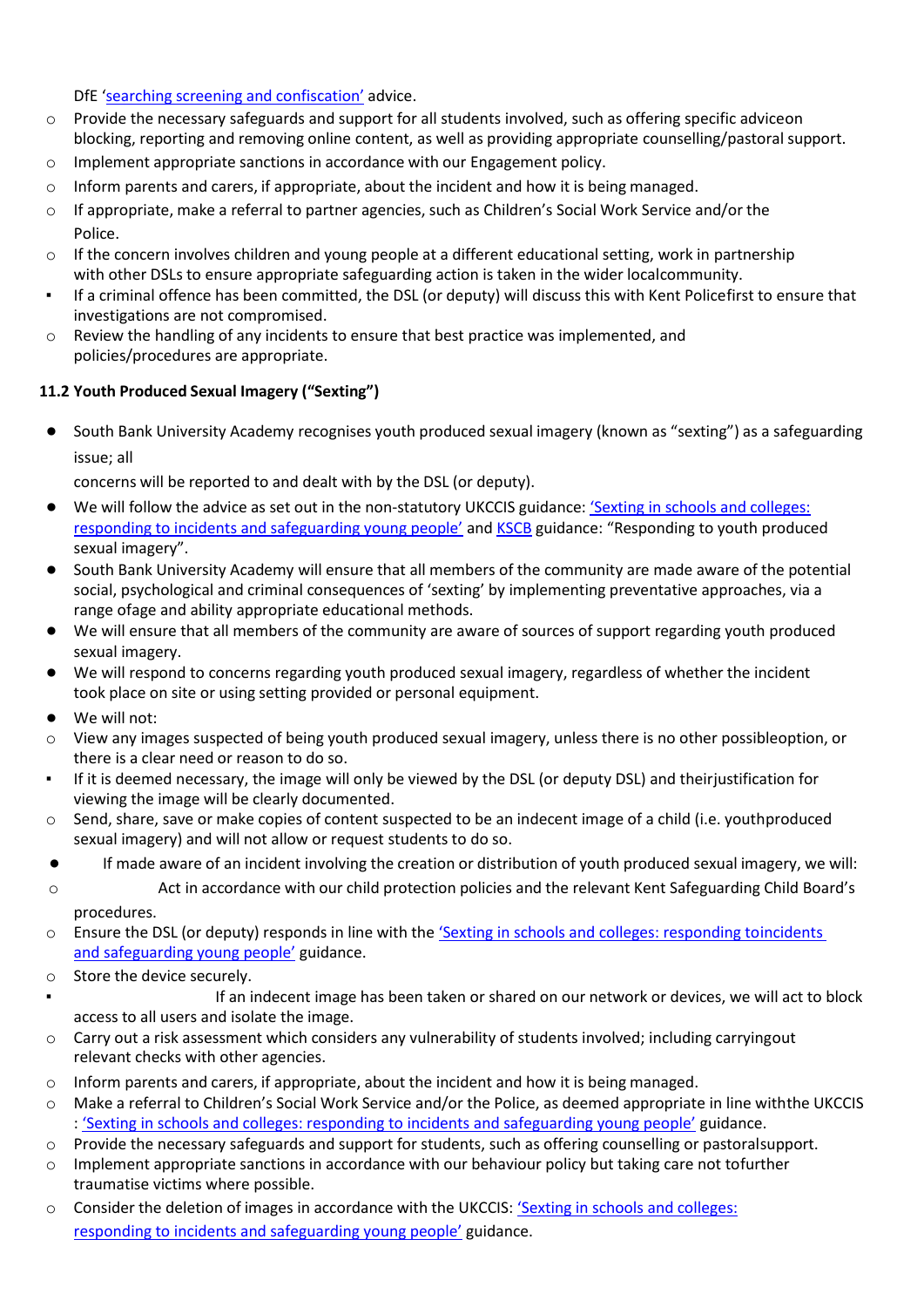- Images will only be deleted once the DSL has confirmed that other agencies do not need to beinvolved; and are sure that to do so would not place a child at risk or compromise an investigation.
- o Review the handling of any incidents to ensure that best practice was implemented; the leadershipteam will also review and update any management procedures, where necessary.

# **11.3 Online Child Sexual Abuse and Exploitation (including child criminal exploitation)**

- **●** South Bank University Academy will ensure that all members of the community are aware of online child sexual abuse, including: exploitation and grooming; the consequences; possible approaches which may be employed byoffenders to target children and how to respond to concerns.
- **●** South Bank University Academy recognises online child sexual abuse and exploitation (including criminal exploitation) as asafeguarding issue and, as such, all concerns will be reported to and dealt with by the DSL (or deputy).
- **●** We will implement preventative approaches for online child sexual abuse and exploitation (including criminal exploitation) via a range of age and ability appropriate education for students, staff and parents/carers.
- **●** We will ensure that all members of the community are aware of the support available regarding online child sexual abuse and exploitation (including criminal exploitation), both locally and nationally.
- o We will ensure that the 'Click CEOP' report button used to report online child sexual abuse is visible and available to students and other members of our community.
- **●** If made aware of incident involving online child sexual abuse and exploitation (including criminal exploitation),we will:
- o Act in accordance with our child protection policies and the relevant Southwark Safeguarding Child Board's procedures.
- o If appropriate, store any devices involved securely.
- o Make a referral to Children's Social Work Service (if required/appropriate) and immediately informKent police via 101, or 999 if a child is at immediate risk.
- $\circ$  Carry out a risk assessment which considers any vulnerabilities of learner(s) involved (includingcarrying out relevant checks with other agencies).
- o Inform parents/carers about the incident and how it is being managed.
- o Provide the necessary safeguards and support for students, such as, offering counselling or pastoralsupport.
- o Review the handling of any incidents to ensure that best practice is implemented; leadership team willreview and update any management procedures, where necessary.
- **●** We will respond to concerns regarding online child sexual abuse and exploitation (including criminal exploitation), regardless of whether the incident took place on our premises or using setting provided or personal equipment.
- o Where possible, students will be involved in decision making and if appropriate, will be empowered toreport concerns such as via the Click CEOP report: [www.ceop.police.uk/safety-centre/](http://www.ceop.police.uk/safety-centre/)
- **●** If we are unclear whether a criminal offence has been committed, the DSL (or deputy) will obtain advice immediately through the Education Safeguarding Service and/or Kent Police.
- **●** If made aware of intelligence or information which may relate to child sexual exploitation (on or offline), it willbe passed through to the Child Sexual [Exploitation](https://www.kent.police.uk/childabuse/) Team (CSET) by the DSL (or deputy).
- **●** If students at other setting are believed to have been targeted, the DSL (or deputy) will seek support from Met Police and/or Southwark MASH first to ensure that potential investigations are not compromised.

# **11.4 Indecent Images of Children (IIOC)**

- **●** South Bank University Academy will ensure that all members of the community are made aware of the possible consequencesof accessing Indecent Images of Children (IIOC).
- We will respond to concerns regarding IIOC on our equipment and/or personal equipment, even if access took place off site.
- **●** We will seek to prevent accidental access to IIOC by using an internet Service provider (ISP) which subscribes to the Internet Watch Foundation block list and by implementing appropriate filtering, firewalls and anti-spam software.
- **●** If we are unclear if a criminal offence has been committed, the DSL (or deputy) will obtain advice immediately through Met Police and/or Southwark MASH.
- If made aware of IIOC, we will: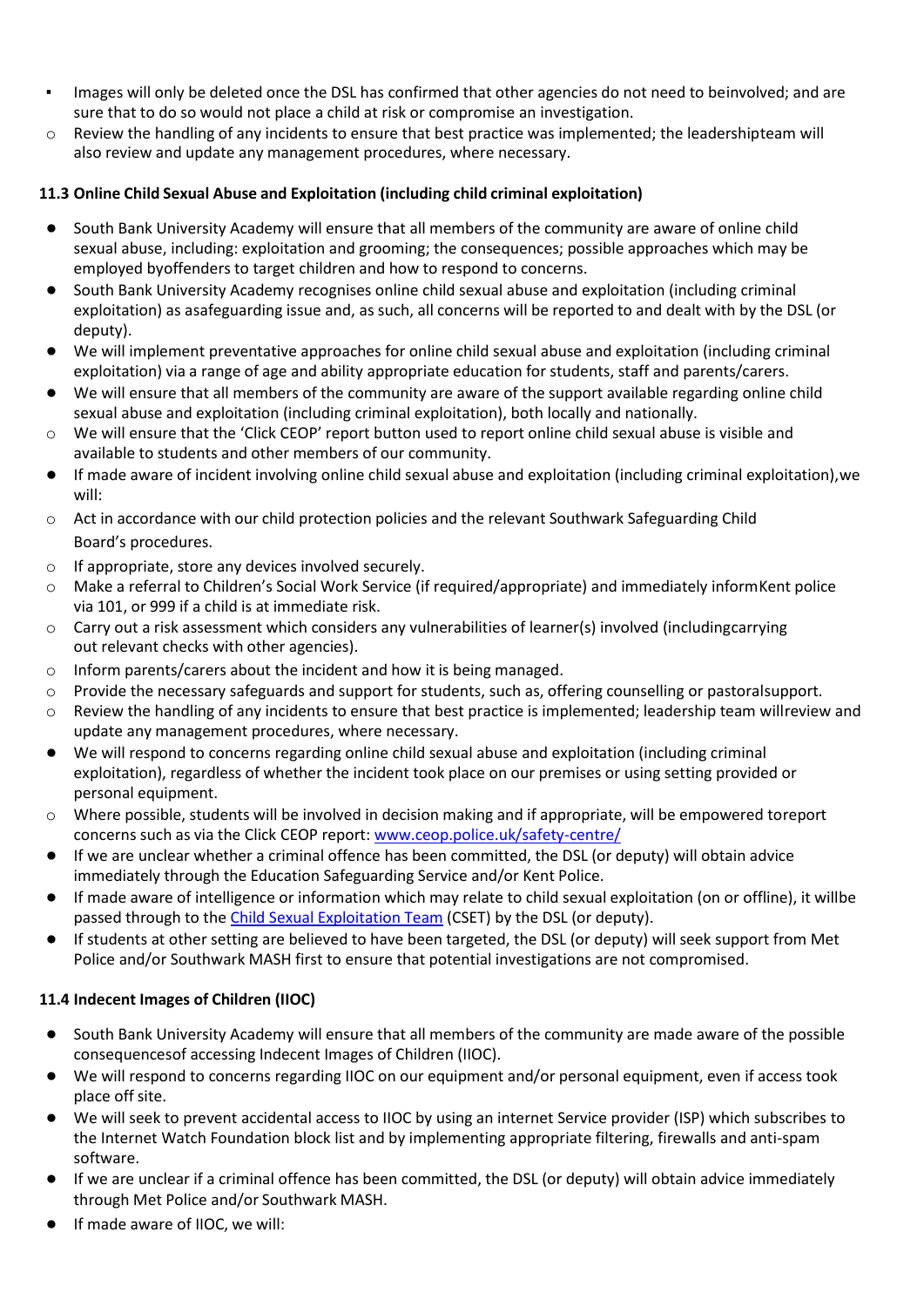- o Act in accordance with our child protection policy and the relevant Kent Safeguarding Child Boards procedures.
- o Store any devices involved securely.
- $\circ$  Immediately inform appropriate organisations, such as the Internet Watch Foundation (IWF), Kentpolice.
- If made aware that a member of staff or a learner has been inadvertently exposed to indecent images of children, we will:
- o Ensure that the DSL (or deputy) is informed.
- o Ensure that the URLs (webpage addresses) which contain the suspect images are reported to theInternet Watch Foundation via [www.iwf.org.uk](https://www.iwf.org.uk/).
- $\circ$  Ensure that any copies that exist of the image, for example in emails, are deleted.
- o Report concerns, as appropriate to parents and carers.
- **●** If made aware that indecent images of children have been found on the setting provided devices, we will:
- o Ensure that the DSL (or deputy) is informed.
- $\circ$  Ensure that the URLs (webpage addresses) which contain the suspect images are reported to theInternet Watch Foundation via [www.iwf.org.uk](https://www.iwf.org.uk/) .
- $\circ$  Ensure that any copies that exist of the image, for example in emails, are deleted.
- $\circ$  Inform the police via 101 (999 if there is an immediate risk of harm) and Children's Social Work Service (as appropriate).
- o Only store copies of images (securely, where no one else has access to them and delete all othercopies) at the request of the police only.
- o Report concerns, as appropriate to parents and carers.
- **●** If made aware that a member of staff is in possession of indecent images of children on setting provided devices, we will:
- $\circ$  Ensure that the Principal is informed in line with our managing allegations against staff policy.
- o Inform the Local Authority Designated Officer (LADO) and other relevant organisations in accordancewith our managing allegations against staff policy.
- o Quarantine any devices until police advice has been sought.

#### **11.5 Cyberbullying**

- **●** Cyberbullying, along with all other forms of bullying, will not be tolerated at South Bank University Academy.
- **●** Full details of how we will respond to cyberbullying are set out in our anti-bullying policy.

#### **11.6 Online Hate**

- **●** Online hate content, directed towards or posted by, specific members of the community will not be tolerated at South Bank University Academy and will be responded to in line with existing policies, including anti-bullying and behaviour.
- **●** All members of the community will be advised to report online hate in accordance with relevant policies and procedures.
- **●** The Police will be contacted if a criminal offence is suspected.
- **●** If we are unclear on how to respond, or whether a criminal offence has been committed, the DSL (or deputy)will obtain advice through the Education Safeguarding Service and/or Kent Police.

#### **11.7 Online Radicalisation and Extremism**

- **●** We will take all reasonable precautions to ensure that students and staff are safe from terrorist and extremist material when accessing the internet on site.
- **●** If we are concerned that a child or parent/carer may be at risk of radicalisation online, the DSL (or deputy) willbe informed immediately, and action will be taken in line with our child protection policy.
- **●** If we are concerned that member of staff may be at risk of radicalisation online, the Principal will be informed immediately, and action will be taken in line with the child protection and allegations policies.